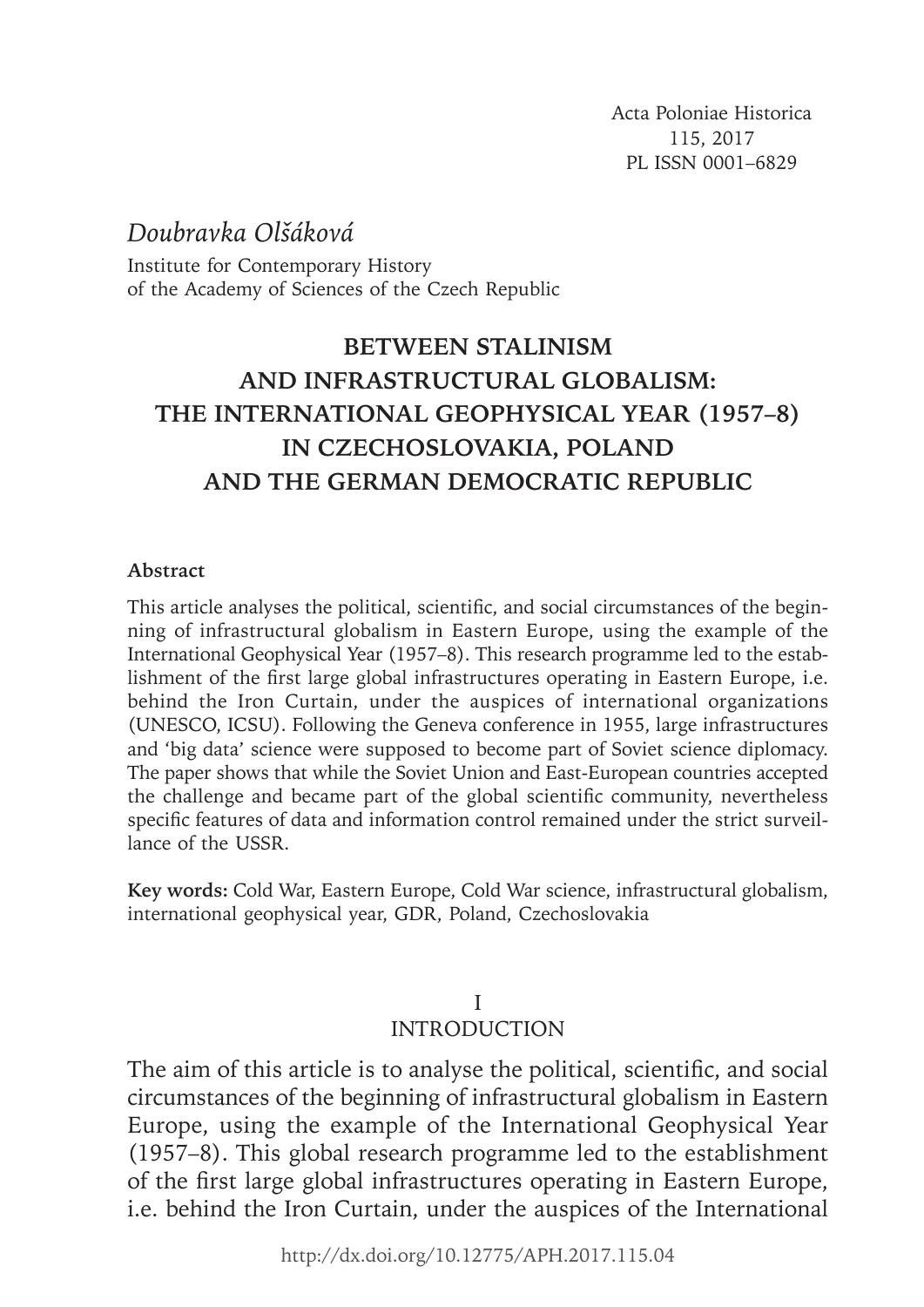Council of Scientific Unions (ICSU) and with official approval by UNESCO. Large infrastructures and 'big data' science were supposed to become part of Soviet science diplomacy, re-defined by 'restricted internationalism' at a series of international conferences held in 1955 in Geneva.

The first phase of Sovietization in Central Europe certainly left its mark on how international cooperation in science and research was conceived. In this regard, the initial period during which Communist regimes began to be built up, i.e. 1948–53, was a time in which the scientific communities in these countries were isolated from the international community and instead were indoctrinated with Soviet methods and models. The Geneva Summit of the "Big Four" served to confirm the de-Stalinization of Soviet policy, including in the international arena. After the uprisings in Poland and Hungary in 1956, which were part of the de-Stalinization process within Soviet politics, de-Stalinization culminated in 1961 when, at the 22nd Congress of the CPSU, Xruščev's policies were solidified and reform slowly began.<sup>1</sup>

The roots of these changes however can be found in the mid-1950s. It was during this period that science acquired a high social standing, which would later be incorporated into the concept of the scientific-technical revolution.<sup>2</sup> This concept played an important role in considering the effects of science and scientific policy on society and culture, and for the first time environmental issues came up.<sup>3</sup>

The most important issue was the exchange of information, which was completely under the control of the USSR, a feature which remained in place even after 1958. Only much later – paradoxically when the USSR was reevaluating its engagement in international science – did the strictly bilateral mode of collaboration between the USSR and its satellites begin to loosen up, and scientific cooperation started to return to its standard form. For the time being however, multilateral meetings and discussions within the Eastern Bloc were held between individual countries, although even this,

<sup>&</sup>lt;sup>1</sup> Zdeněk Mlynář, 'Khrushchev's policies as a forerunner of the Prague spring', in Robert F. Miller and Ferenc Fehér (eds.), *Krushchev and the communist world* (London, 1984), 232.

<sup>2</sup> Cf. Semen R. Mikulinskij and Radovan Richta (eds.), *Socialism and Science* (Prague, 1983).

<sup>3</sup> Radovan Richta, *Civilization at the crossroad: social and human implications of the*  scientific and technological revolution, 3rd expanded edn. (White Plains, NY, 1969).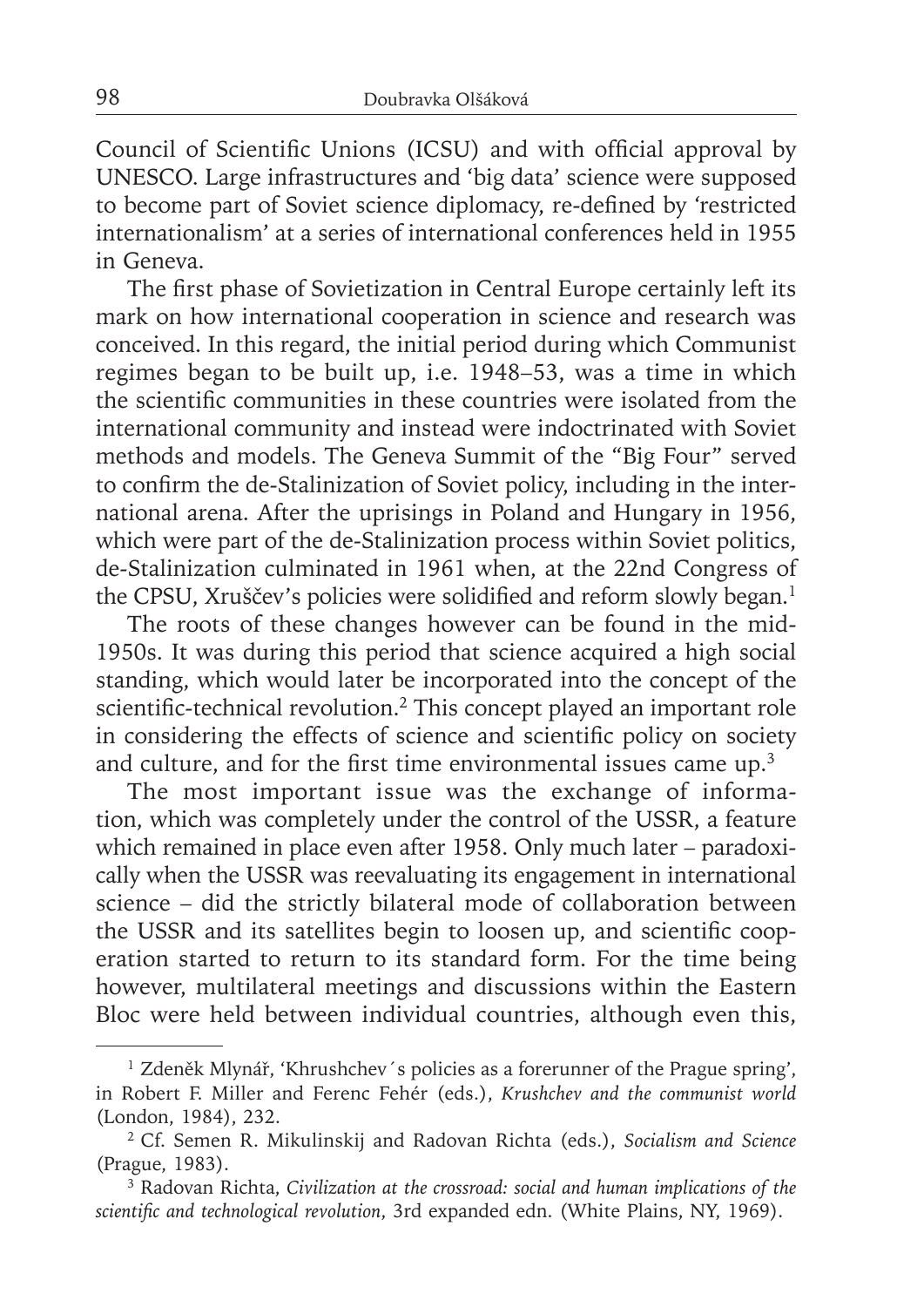in comparison with the hardline Sovietization of the early 1950s, was a sign of forward progress.

Data sharing and access to information became a key point of global infrastructuralism, and thanks to the International Geophysical Year (IGY), both superpowers soon fully realised this fact. The information in question was highly sensitive, especially in the case of the IGY, which focused on monitoring the Earth. Data provided by both blocs within this programme could help experts analyse, through geophysical observations, things such as the size of nuclear tests carried out by the opponent, or investigate the possibility of using various layers of the atmosphere for developing different kinds of weapons or surveillance devices.<sup>4</sup> The first part of this paper therefore presents a brief history of the IGY and its basic features. The following part analyses the role and interests of the Soviet Union in terminating, after the 1955 Geneva negotiations, its policy of non-cooperation with Western science. This section includes an overview of the participation of the East European countries, with a focus on the specific circumstances under which these states joined the IGY when it was already in operation. The last part of the paper then deals with the different perspectives on IGY's contribution: on one hand there is the Cold War perspective, which focuses on the opinions of the two main superpowers, while on the other hand there are the vantage points of the individual countries which were part of the two blocs, in our particular case focused on three states of the Eastern Bloc. For the Eastern Bloc, the main contribution of the IGY was that it offered the closed communities of Communist states a new model of cooperation and connected them with a global network of information exchange. The period of early political de-Stalinisation thus became, somewhat surprisingly, also the first stage of globalisation of the Eastern Bloc societies.<sup>5</sup>

This paper seeks answers to following questions: How much did the Soviet policy shape free scientific cooperation, launched as a part of

<sup>4</sup> Ronald E. Doel, 'Constituting the Postwar Earth Sciences: The Military's Influence on the Environmental Sciences in the USA after 1945', *Social Studies of Science*, xxxiii, 5 (2003), 635–66.

<sup>5</sup> Cf. Simone Turchetti and Peder Roberts (eds.), *The Surveillance Imperative: Geosciences During the Cold War and beyond* (Basingstoke, 2014); John Krige and Kai-Henrik Barth (eds.), *Global Power Knowledge: Science and Technology in International Affairs* (Washington, 2006); Mark Walker, *Science and Ideology: A Comparative History* (London, 2003).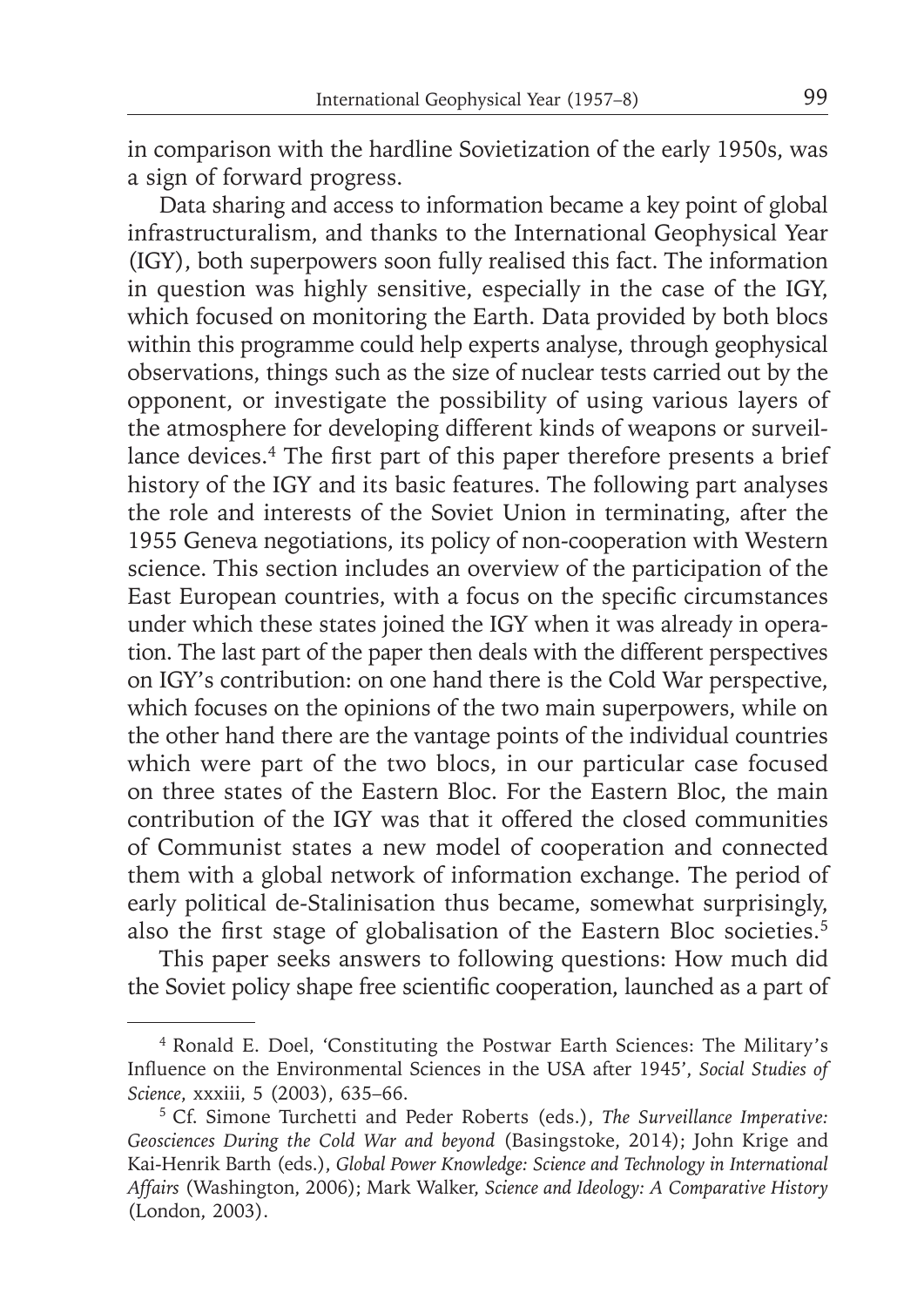the 'Geneva Spirit' within the context of global scientific cooperation, and what role in the new environment was played by mechanisms implemented beforehand as tools of the hard-line Sovietization? And how much was the International Geophysical Year itself tailored and shaped by the Cold War spirit?

### II

### ABOUT THE IGY

The International Geophysical Year, which took place from 1 July 1957 until 31 December 1958, was one of the most significant international events in scientific life during the Cold War. It took place during the period of official political de-Stalinisation, and its impact on the development of the scientific communities of the Eastern Bloc was profound. For this reason, the IGY is today generally interpreted in an idealistic spirit, in the sense that international scientific cooperation between the two superpower blocs managed to overcome Cold War divisions.<sup>6</sup>

This was also the tone adopted in the fundamental contribution of Lloyd V. Berkner, the instigator of the IGY who 12 September 1958, on the eve of the second United Nations International Conference on the Peaceful Uses of Atomic Energy, delivered in Geneva his 'Four-point Plan for World Science'.7 In it, he highlighted several points from which the international scientific community could learn lessons for the future. He claimed that the conducting of experiments within the entire project was led from below, that is, by national communities and national governments, while planning, coordination, and organisation of the entire structure took place within the new international environment. The Special Committee (CSAGI), which stood at the head of the project, was of a non-political character and supported cooperation across national or political blocs. In this context, the

<sup>6</sup> Cf. Sydney Chapman, *IGY: Year of Discovery* (Ann Arbor, 1959); Roger D. Lanuius *et al.* (eds.), *Globalizing Polar Science. Reconsidering the International Polar and Geophysical Years* (New York, 2010); Bernd Greiner (ed.), *Macht und Geist im Kalten Krieg* (Hamburg, 2011); Jacob D. Hamblin, *Oceanographers and the Cold War. Disciples of marine science* (Seattle, 2005); Klaus Gestwa, 'Polarisierung der Sowjetgeschichte. Die Antarktis im Kalten Krieg', *Osteuropa*, lxi, 2–3 (2011), 271–89.

<sup>7</sup> Allan A. Needell, *Science, Cold War and the American State. Lloyd V. Berkner and the Balance of Professional Ideals* (Amsterdam, 2000).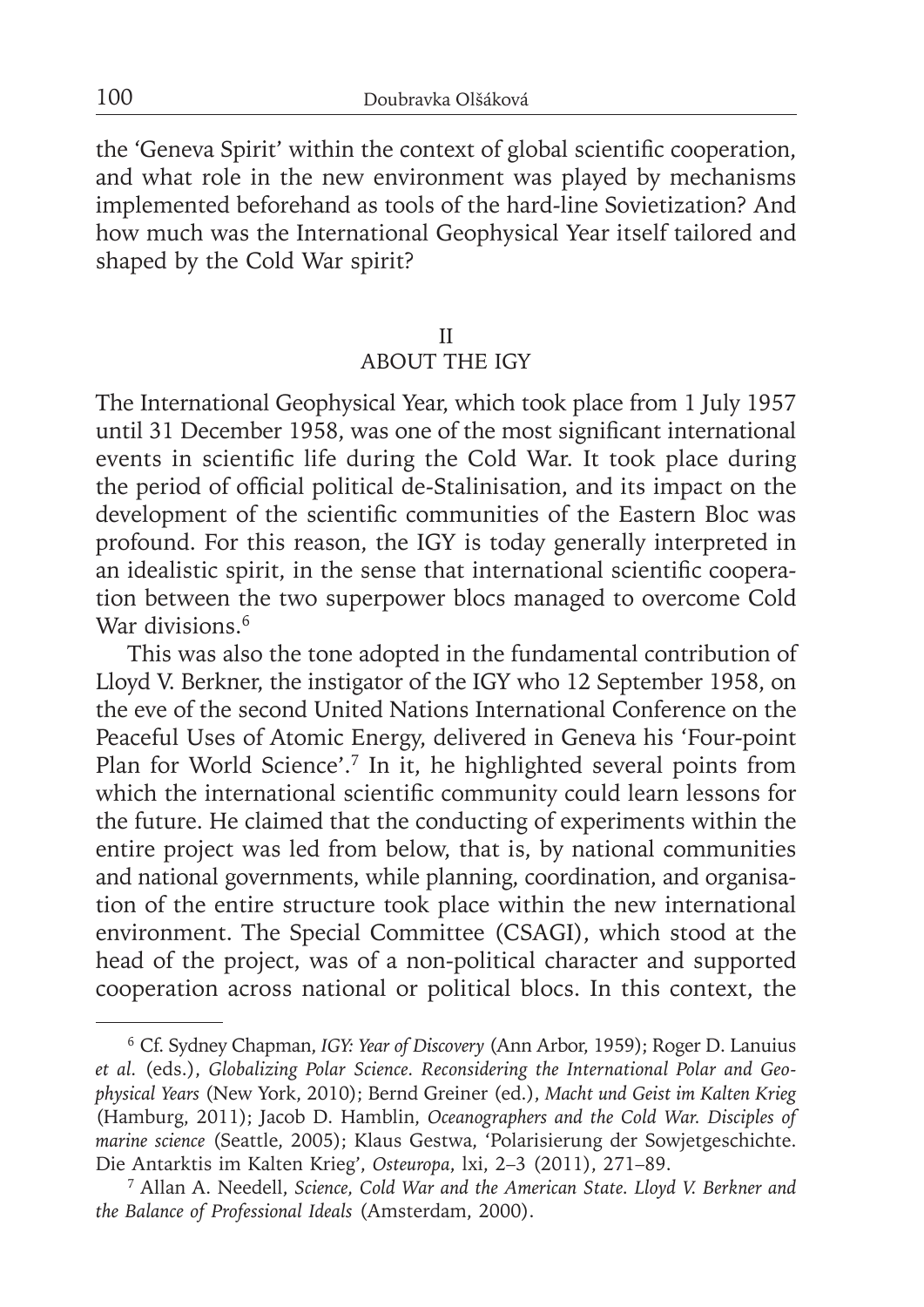UNESCO played an important role in that it financed this part of the programme and its administration.

From the point of view of the advancement of science, he claimed that the IGY sped up the development of the concerned scientific disciplines to a hitherto unprecedented extent, and led to new research in new disciplines ("catalysing extensive research"). He posited that its main contribution, however, was based on the fact that the IGY "captures the imagination of the world's best research scientists".8 He pointed out another important element of the IGY – the establishment of global monitoring networks. This was a first step toward their globalisation, which proceeded forward despite the fact that in the early stages of the programme the USSR managed to maintain its exclusive position in Eastern Europe as a bloc leader.

The IGY's success in the world was unprecedented and was rightfully celebrated, but its actual course was nowhere near as idyllic as it was portrayed by Lloyd V. Berkner in his address.

According to estimates, 60,000 scientists from 66 states were involved in the IGY, with expenses reaching up to a billion dollars.<sup>9</sup> Historically, the IGY was the successor to the International Polar Years, which took place in 1882–3 and 1932–3, and substantially contributed to new knowledge in atmospheric physics, particularly the high and low atmosphere, oceans, glaciers, and the magnetism of the Earth. The beginning of the IGY initiative was the proposal of Lloyd V. Berkner delivered at a meeting of the Joint Commission on the Ionosphere in 1950.

The idea of another 'International year' was adopted by the International Union of Geodesy and Geophysics, whose activities led to the founding in 1953 of a special committee, Comité Spécial de l'Année Géophysique Internationale 1957–1958 (CSAGI), appointed by the ICSU. This new committee was headed by British geophysicist S. Chapman, while the secretary was Belgian geophysicist M. Nicolet. The committee, with input from the scientific community, developed the original proposal and the subsequent division of the IGY into individual thematic and geographic regions and

<sup>&</sup>lt;sup>8</sup> Lloyd V. Berkner, 'Four-point Plan for World Science', Scientific World, iii, 5 (1959), 19.

<sup>&</sup>lt;sup>9</sup> Roger Revelle, 'Some recent lessons of scientific co-operation', *Scientific World*, iii, 3 (1962), 15.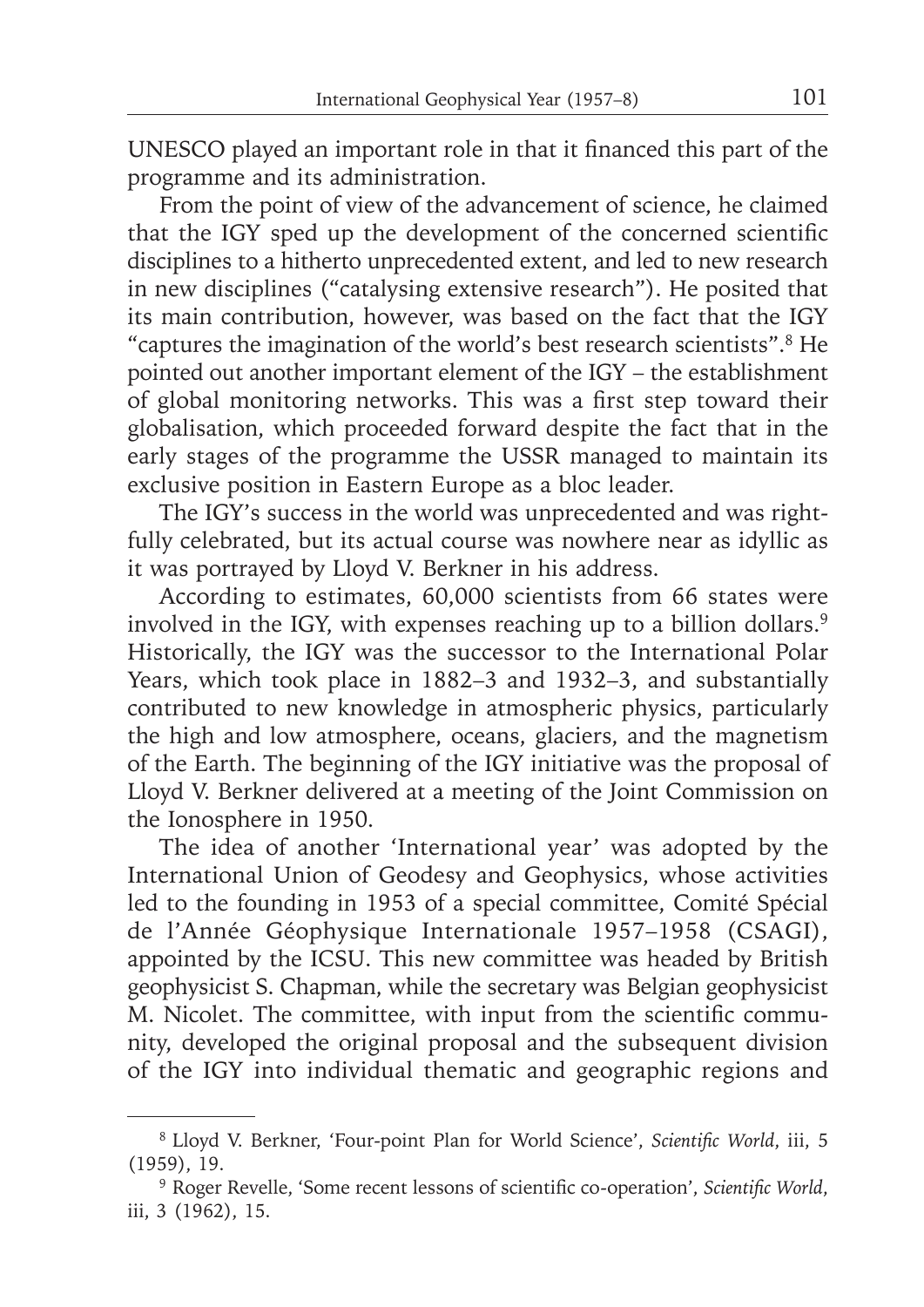groups.10 A total of over three thousand measuring stations across the world political map participated in measurements performed as part of the IGY.

### III

# INVOLVEMENT OF THE EASTERN BLOC

For the first time, and without doubt in close alignment with the process of de-Stalinisation of Soviet Science, Soviet scientists and scientific institutions became involved in the IGY. Over 100 scientific institutions in the USSR pledged their participation. The Soviet leadership further supported this type of international collaboration by initiating and financing special scientific stations in Antarctica (including the *Mirnyj*, *Vostok*, *Komsomol'skaja*, and *Sovetskaja* stations), as well as fi nancing special naval vessels (*Aurora*, *Lomonosov*, *Ob*, *Lena*, and others).

The final report of Valerie Troickaja, scientific secretary of the Soviet IGY committee, describes over 500 scientific stations and workplaces as being involved in the program, including two drifting stations, *North Pole Station 6* and *North Pole Station 7.* The Soviets further dispatched 20 expeditions with international participants, which travelled to the Arctic and Antarctic, as well as to the Pamir Mountains. Soviet expeditions were also conducted in all the oceans of the world. The assessment by Valerie Troickaja ends with the optimistic observation that "the IGY has been properly named a symphony of science in which each country has a part to play. ... Soviet scientists hope that the IGY will be a new page in both the history of the development of geophysics and the history of international scientific collaboration."<sup>11</sup>

In a certain sense, especially in hindsight, the IGY did indeed bring about a breakthrough: the scientific communities of the Eastern Bloc

<sup>&</sup>lt;sup>10</sup> The programme was divided in 14 subject-based sub-programmes: 1) world days and world meteorological intervals; 2) meteorology; 3) geomagnetism; 4) research into aurora and airglow; 5) investigation of the ionosphere; 6) solar activity research; 7) research in cosmic rays; 8) determination of geographical longitudes and latitudes; 9) oceanographic and glaciological research; 10) research using rockets and artificial satellites; 11) seismology; 12) gravimetric research; 13) geographic division of world-wide tasks; 14) publication activities of the IGY.

<sup>&</sup>lt;sup>11</sup> Valerie Troickaja, "Symphony of Science": the Soviet Union's part in the I.G.Y.', *Scientifi c World*, ii, 3 (1958), 12.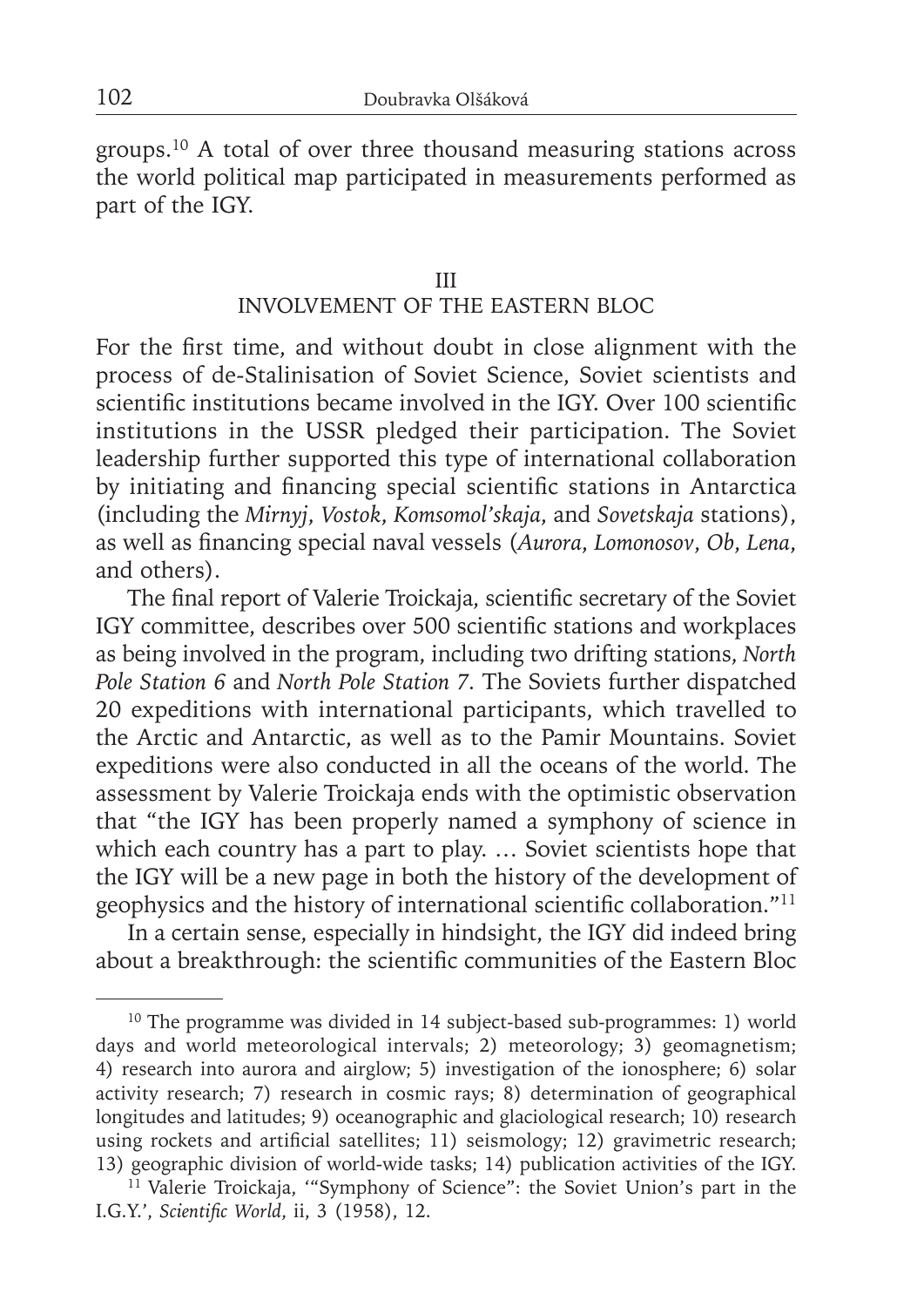emerged from isolation and liberated themselves – at least partially – from their previous obligatory cooperation with Moscow. Considering that the actual period of the IGY overlapped with the turbulent beginning of the de-Stalinisation process in the whole of Central Europe, it could indeed have appeared that the previously locked gates of international cooperation were being unlocked, that barriers were disappearing, and that socialist science took its first free breath after almost a decade. On the other hand, throughout the process of de-Stalinisation – which took place after the 20th Congress of the Communist Party of the Soviet Union both in the USSR and, with a certain delay, in Soviet bloc countries – the scientific communities of Central and Eastern Europe remained firmly rooted within the framework of the Eastern Bloc and under the supervision of Moscow. It is therefore questionable whether the communist states of Central and Eastern Europe were actually involved in this international program as equals, or whether they played a part that was defined for them by the political interests of the Soviet Union.

The IGY was also effectively one of the first programmes which refreshed and followed up on the trend toward global infrastructuralism, which started in late nineteenth century with the sharing of data and scientific models across states and continents.<sup>12</sup> However, despite the vast progress achieved by re-establishing cooperation between the East and the West at the Geneva negotiations of July 1955, the limits of even such a large-scale research programme were determined mainly by the ideological frameworks of the two competing blocs. In consequence, and despite the initial enthusiasm, the particular participants – and more so the two blocs – did not, as recent research shows, share all their data …13

Despite the celebrated scientific successes of the Eastern Bloc, and Soviet science generally, it appears that the geopolitical principle of dividing states into specific IGY zones left this 'symphony of science' to play only in decrescendo, and without resonance. This geographic division was doubtless the price paid so that this grandiose project

<sup>12</sup> Paul N. Edwards, 'Meteorology as Infrastructural Globalism', in Krige and Barth (eds.), *Global Power Knowledge*, 229–50.

<sup>&</sup>lt;sup>13</sup> Simone Turchetti, "In God We Trust, All Others We Monitor": Seismology, Surveillance, and the Test Ban Negotiations', in Turchetti and Roberts (eds.), *The Surveillance Imperative*, 97.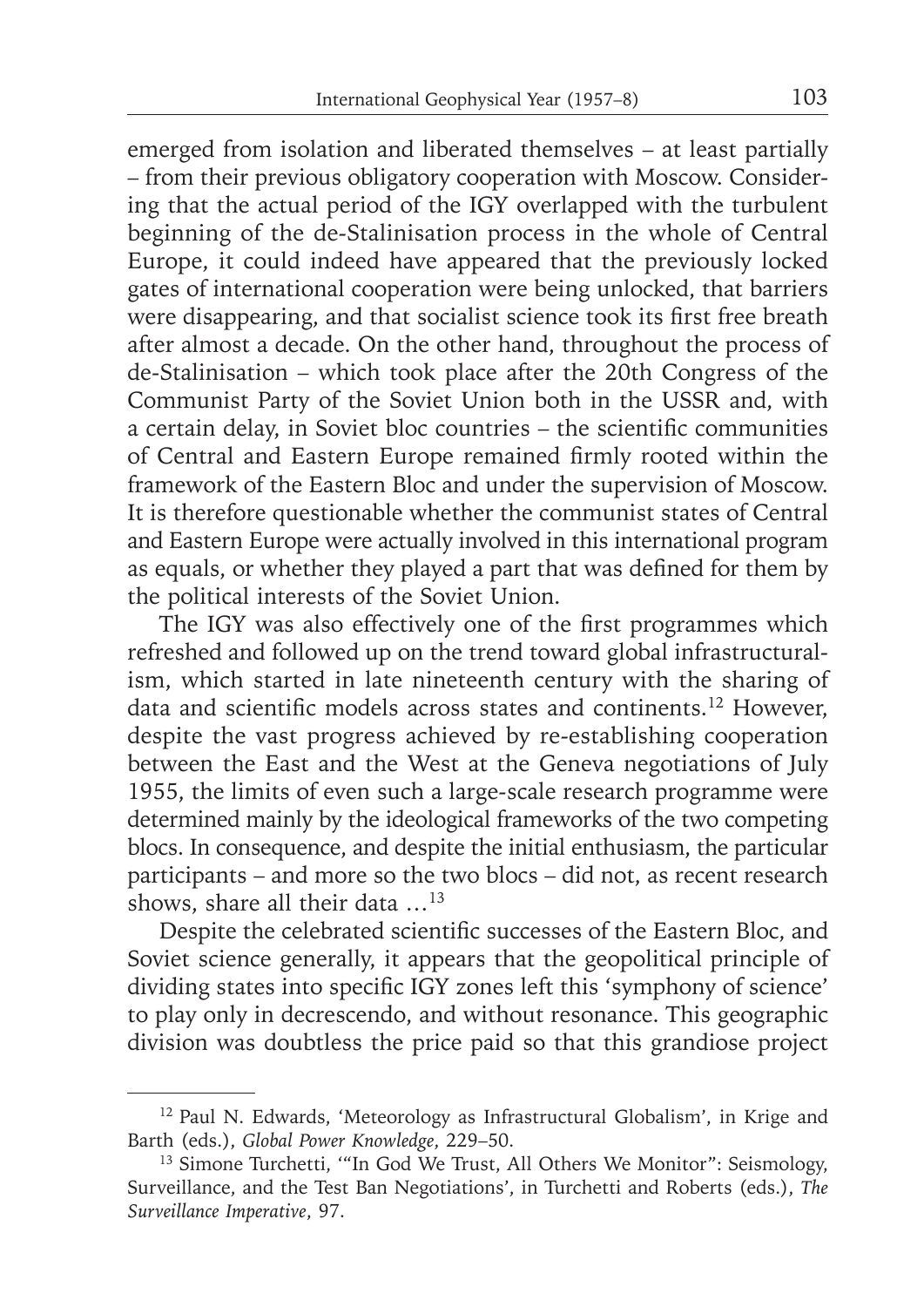could take place without interruption on a world-wide scale: because of the geopolitical division into individual regions, all participating socialist states found themselves in the so-called Euro-Asian region. At the first regional conference, which at the instigation of the CSAGI took place in Moscow in August 1956, the following states from the Eastern Bloc were present: Bulgaria, Czechoslovakia, China, Yugoslavia, Hungary, Mongolia, East Germany, Poland, Romania, and the Soviet Union, as well as international observers sent by the CSAGI. At this Moscow conference the involvement of individual countries in individual disciplines of research was discussed in detail, and the secretariat of this regional centre was also created in Moscow. Issues arising from this division, which was doubtless a consequence of the tendency – in the context of contemporary bipolar politics – to divide the world into blocs only emphasized the already-present features and trends of centralisation of knowledge and their transfer from periphery to centre.

#### IV

# THE SOVIET 'INVITATION' TO PARTICIPATE IN THE IGY

The way in which the Soviets coordinated the involvement of the East-European scientific communities in this new type of global research programme clearly shows the interests of the Soviets in the IGY. The pressure of Soviets on East-European communities demonstrated the principal feature of 'restricted internationalism', as implemented and understood by the Soviet centre. According to the principle of voluntary involvement in the IGY, which the CSAGI announced at the start of the programme in accordance with the principles of operation of UNESCO and the ICSU, it was not possible to actually coerce individual states into participation in the IGY. In the Eastern Bloc countries, the decision whether or not to become involved was hence dependent on the decision of the individual leadership of the Communist Parties in the respective countries. However, the position of the Soviet Union clearly played a role in these decision-making processes. For example, in the documents from the political bureau of the Central Committee of the Czechoslovak Communist Party the sentence that 'in the USSR the IGY is afforded *exceptionally* great attention' was highlighted, leading the Central Committee to become seriously engaged with the announcement of the IGY in Czechoslovakia with an eye on its possible political and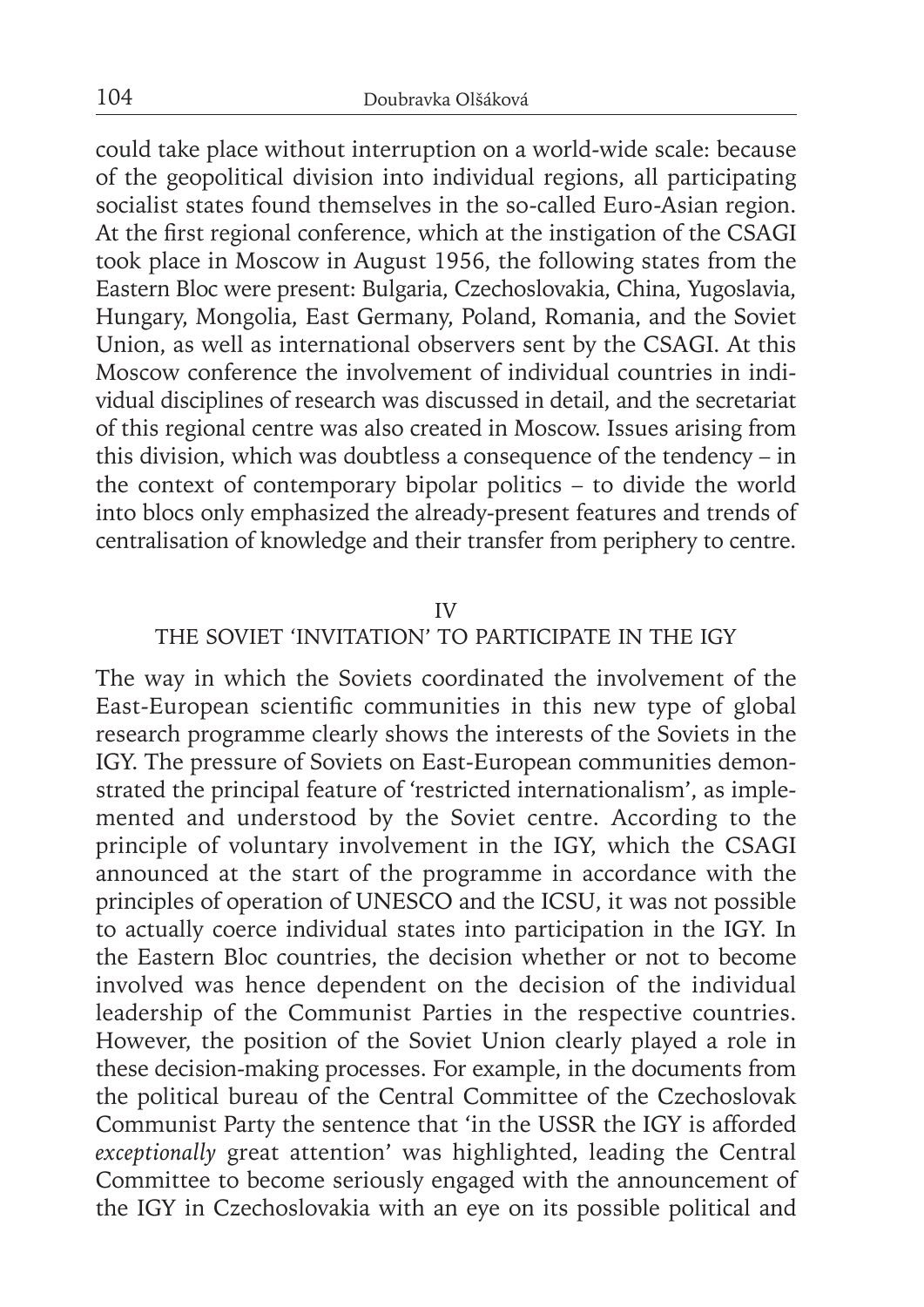ideological repercussions.<sup>14</sup> Inasmuch as the position of the USSR was known to be so positive, it was highly unlikely that other communist states would not become involved in the initiative.15 Within the Stalinist culture the methods by which to compel the countries of the Eastern Bloc to cooperate were many, and in cases where the response to the idea of cooperation was not particularly positive, individual scientific communities were simply coerced by Moscow.<sup>16</sup>

The USSR's involvement in the IGY was coordinated by a national committee for the IGY, which was chaired by I.P. Bardin, Vice-Chairman of the Academy of Sciences of the USSR. The Soviet committee was one of the largest and had 35 members, with a special Antarctic Committee led by Academician D.I. Ščerbakov established for Antarctic research, which exceptionally operated under the Central Board of the Northern Sea Route, whose chairman at the time was V.F. Burxanov.<sup>17</sup> Soviet participation and representation was precisely coordinated; the USSR was involved in all disciplines of research, with each research discipline having its own working group with its own chairman.<sup>18</sup>

16 Cf. Ethan Pollock, *Stalin and the Soviet Science Wars* (Oxford, 2006); Ernst Birke, Rudolf Neumann, and Eugen Lemberg (eds.), *Die Sowjetisierung Ost-Mitteleuropas: Untersuchungen zu ihrem Ablauf in den einzelnen Ländern*, i (Frankfurt am Main, 1959); John Connelly, *Captive University: the Sovietization of East Germany, Czech, and Polish Higher Education, 1945–1956* (Chapel Hill, 2000).

<sup>17</sup> Troickaja, "Symphony of Science", 12.

<sup>14</sup> Prague, National Archives of the Czech Republic (*Národní archiv České republiky* [hereinafter: NA]), Central Committee of the Communist Party of Czechoslovakia [hereinafter: CC CPC], Politburo 1954-1962, file 135, arch. unit 177, point 12, 3.

<sup>&</sup>lt;sup>15</sup> Particularly interesting is the case of Romania, which decided to become involved in the programme on the basis of intervention from Moscow only immediately before the actual start of the IGY, that is, at a time when the other national committees were already established.

<sup>&</sup>lt;sup>18</sup> The Soviet Committee: President – I.P. Bardin, Vice-presidents: V.V. Beloussov, I.D. Boulanger, N.N. Puskov, F.F. Davitaja, A.M. Obuxov, I.D. Papanin, E.I. Tolstikov. Leaders of the working groups: E.I. Mogilevskij (world days), P.K. Evseev (meteorology), J.D. Kalinin (geomagnetism), A.I. Lebedinskij (aurora and airglow), E.R. Mustel (solar activity), S.N. Vernov (cosmic rays), N.P. Benkova (ionosphere), A.A. Mixailov (longitudes and latitudes), G.A. Avsiuk (glaciology), V.G. Kort (oceanography), E.P. Savarenskij (seismology), J.D. Boulanger (gravimetry). Committee Members: J.L. Alpert, M.I. Budyko, B.A. Vvedenskij, V.N. Dolgopolov, B.L. Dzerdzeevskij, G.I. Golyšev, P.A. Gordienko, A.M. Gusev, V.V. Fedynskij, E.K. Fedorov, A.G. Kalašnikov, A.A. Kopytin, V.I. Krossovskij, V.K. Prokofjev, S.V. Topuria, V.A. Troitskaja (Committee Secretary).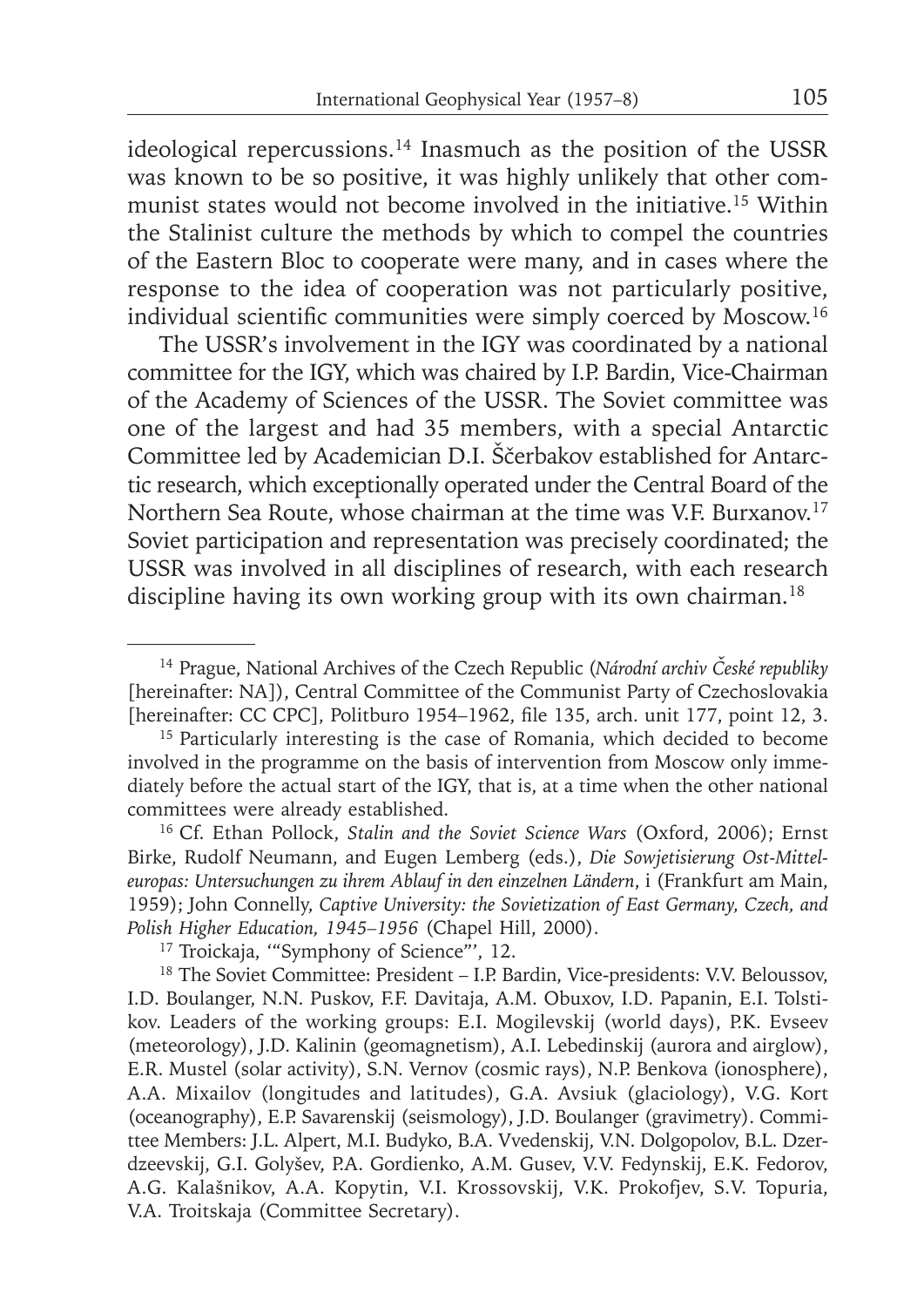What, then, was the point of departure for the East-European communities? At first glance it could seem confusing that Czechoslovak scientists joined the initiative from its very inception, as the first of all the countries in the region. The possibility of continuing the pre-war engagement of Czechoslovak science in the activities of international associations was so alluring that the first state-wide conference to debate Czechoslovakia's international participation in the IGY was called as early as in March 1953, i.e. literally almost immediately after the establishment of the international committee (CSAGI). At the time, however, Czech scientists were acting without approval from Moscow, for which they were to be punished shortly thereafter. Moscow's official and definitive approval of Czechoslovak involvement took another three years.19 At fault however was not only the political leadership, which was worried about further political developments within the country, but also the Czechoslovak Academy of Sciences itself. Only in May 1955 was a committee for the management and coordination of preparations for Czechoslovak participation in the IGY established, with academician and geophysicist Alois Zátopek, founder of the 'Prague Seismic School' and from 1935 to 1954 the director of the Czechoslovak seismic service, at its head.

The committee did not last very long in its original form, as less than three months after the official meeting in Moscow (in November 1956) an internal takeover took place, placing the committee firmly in the hands of 'conscientious communists'. The result of this was that the further fate of the IGY in Czechoslovakia was negotiated solely by 'progressive' scientists from the Czechoslovak Academy of Sciences, while specialists of worldwide acclaim were completely removed from the committee. The new group took the unprecedented decision to reorganise the committee. The move was, without doubt, made both to hasten preparations and as a result of specific requests from Moscow, which favoured the appointment of trusted colleagues to the national IGY committee. Alois Zátopek, a member of many European seismic organisations, and from 1958 a sought-after member of the committee for the detection and identification of nuclear explosions in Geneva, was removed and academician Josef Novák, head of the probability theory and mathematical statistics department in the Mathematical

<sup>19</sup> Cf. *International Geophysical Year and Cooperation in Czechoslovakia 1957–1959*  (Praha, 1960).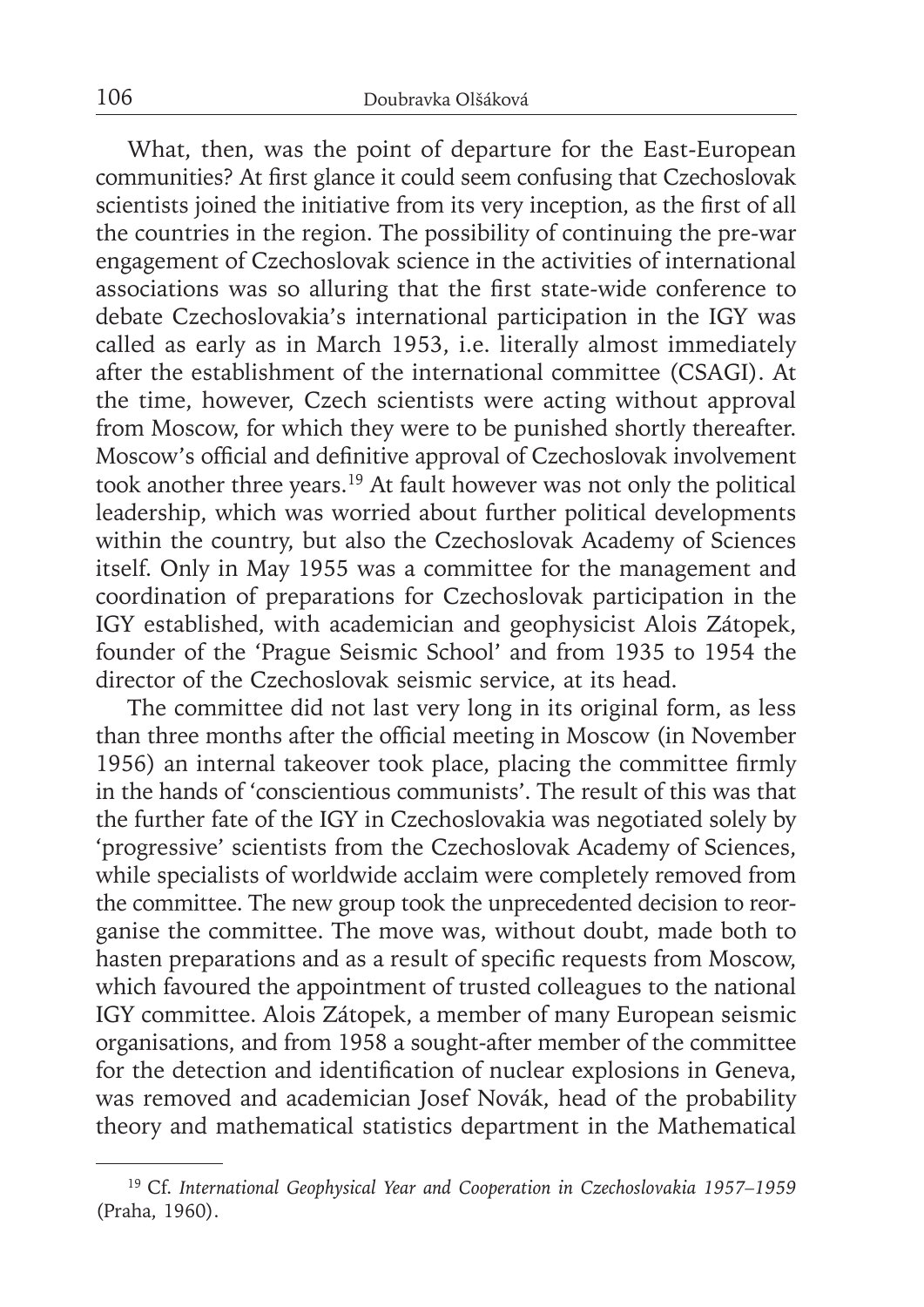Institute of the Czechoslovak Academy of Sciences was appointed as head of the committee.20 Although Josef Novák was, according to documents, a 'politically very progressive and socialistically thinking independent', in reality the Czechoslovak committee for the IGY was led by a partisan core, created by the 'conscientious members' of the Czechoslovak Communist Party: Jan Bouška, Emil Buchar, Tibor Kolbenheyer, and František Link. Thus effectively there was a complete replacement of the original committee, which was considered politically unreliable.<sup>21</sup> The result of this was that one of the first countries from the Eastern Bloc to sign up to the idea of the IGY right from the start, and which in 1953–6 worked out its own national IGY research programme, was in the autumn of 1956, under pressure from Moscow, forced to completely change its initial plan. The original research plan was, following the change in the makeup of the committee, effectively completely pushed aside and replaced by a new programme which was developed by the new committee, composed of politically reliable scientists who were chosen and approved on the recommendation of Moscow.

The German Democratic Republic (GDR) became involved quite late in preparations for the IGY programme.<sup>22</sup> It is noteworthy, albeit unsurprising, that this happened not at the impetus of the scientific community, but due to pressure from the GDR government.<sup>23</sup>

 $22$  For more information on the specific role of the GDR in Cold War science and for the general context cf. Jens Niederhut, *Wissenschaftsaustausch im Kalten Krieg: die ostdeutschen Naturwissenschaftler und der Westen* (Köln, 2007).

<sup>20</sup> Zdeněk Frolík and Václav Koutník, 'Josef Novák osmdesátiletý', *Časopis pro pěstování matematiky*, cx, 2 (1985), 218–19, 221–4 <http://dml.cz/dmlcz/108592> [Accessed: 11 July 2012].

 $21$  The first preparatory conference elected the following persons in a National Committee for the 3rd IGY: Jan Bouška (Institute of Geophysics of the CAS), Guth (Skalnaté Pleso Astronomical Observatory of the CAS), Jílek (State Institute of Meteorology), Kaldrovitš (Geophysical Centre MHD Bratislava), Link (Ondřejov Astrophysical Observatory of the CAS), Ochaba (Hurbanovo Geophysical Observatory of the Slovak Academy of Sciences), Petržílka (Laboratory of Nuclear Physics of the CAS in Prague), Wittinger (group for International Measuring of Longitude). 'Zprávy ze sekcí CAS', *Věstník ČSAV*, lxii, 5–6 (1953), 121.

<sup>23</sup> Berlin, Archive of the Berlin-Brandenburg Academy of Sciences and Humanities (*Archiv der Berlin-Brandenburgischen Akademie der Wissenschaften* [hereinafter: BBAW]), DAW zu Berlin, AKL, file 504, Comité Spécial de l'Année Géophysique Internationale, Letter from the ministry of Interior (Hagen) to the vice-president of the DAW (Ertel), 11 June 1955.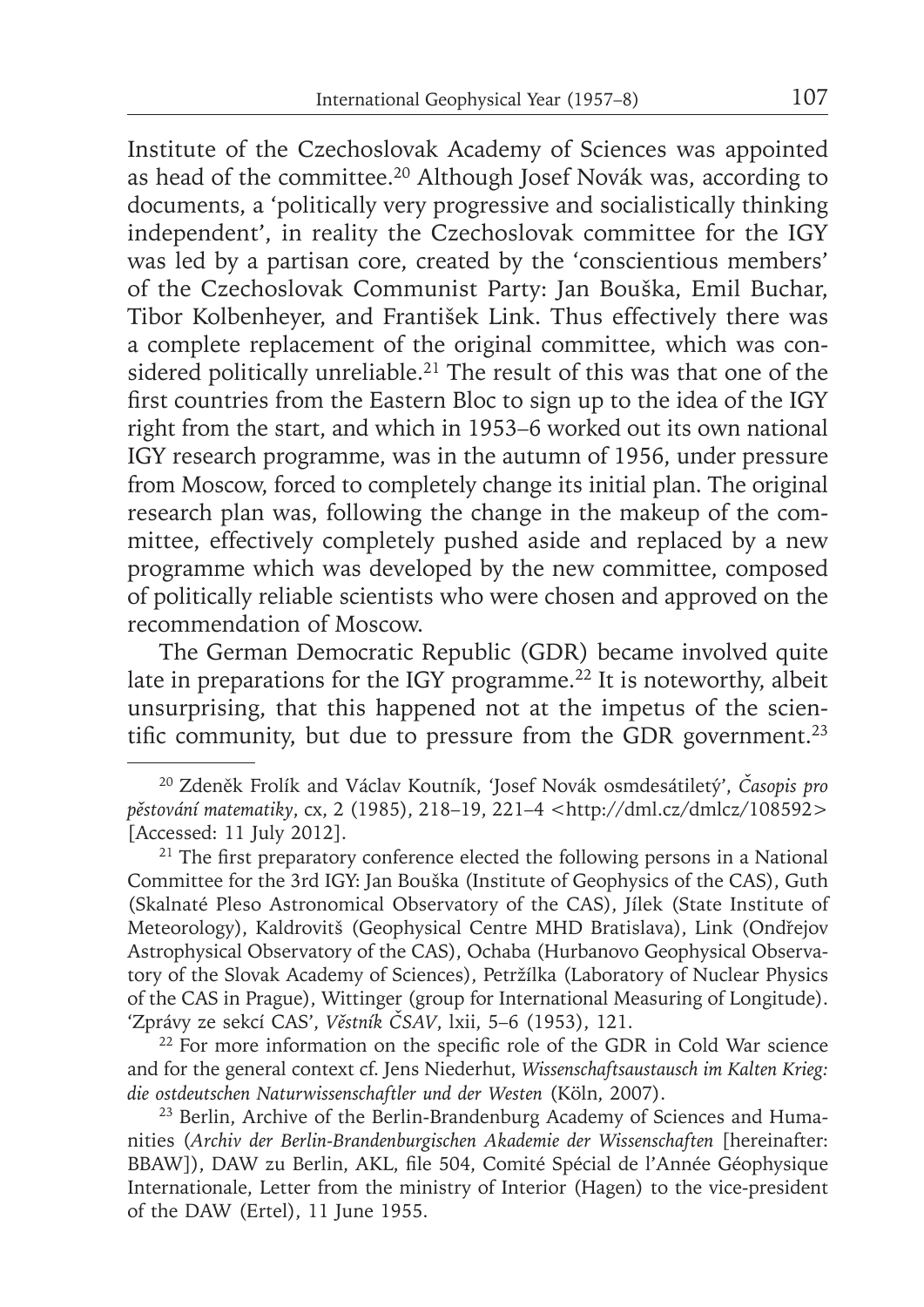The Soviet Academy of Sciences first advised the German Academy of Sciences (*Deutsche Akademie der Wissenschaften*, DAW) about the opportunity to become involved. The vice chairman of the former, I.P. Bardin, in March 1955 contacted Walter Friedrich, Chairman of the German Academy of Sciences, informing him that the committee for the IGY established by the Academy of Sciences of the USSR would greatly welcome it if the German Academy of Sciences would inform them of the nature of the GDR's involvement in the planned project. This information aroused interest only in the *Klasse für Mathematik, Physik und Technik*, whose institutes primarily saw their involvement in the international project as an opportunity to establish international collaboration and to improve their technical equipment.24

The Soviets were apparently impatient, and so the participation of the GDR soon became a subject dealt with by the Ministry of the Interior, which finally, pressured by a 'recommendation' from Moscow, called upon the DAW not only to become involved in the IGY, but also to be the main coordinator of the GDR national programme. The response of the presidium of the DAW at the start of July 1955 was – despite strong pressure on the part of state leadership – again negative. The main reason was, according to the presidium of the DAW, based on the structure of the IGY, according to which, in its opinion, meteorology played the main role. It therefore recommended that the government entrust the leadership of the IGY in the GDR to the Meteorological and Hydrological Service of the GDR (*Meteorologischer und Hydrologischer Dienst der DDR*).25 The government, however, insisted that the DAW become the coordinator of all activities relating to the IGY, which in the end happened at the turn of 1955/6. The GDR national committee was established at the meeting of the presidium of the DAW on 21 December 1955.26 At its head was, despite his initial aversion to involvement in the IGY, Professor H. Ertel, Vice-Chairman of the DAW, and Director of the Meteorological-Hydrological service. Professor H. Philipps, whom Ertel for a long time

<sup>&</sup>lt;sup>24</sup> BBAW, DAW zu Berlin, AKL, file 504, Comité Spécial de l'Année Géophysique Internationale, Correspondence of the 'Klasse für Mathematik, Physik und Technik', May–June 1955.

<sup>&</sup>lt;sup>25</sup> Ibidem, Response from the DAW, 6 July 1955.

<sup>&</sup>lt;sup>26</sup> BBAW, DAW zu Berlin, AKL, file 329, Nationales Komitee der DDR zur Beteiligung am IGJ 1957–1958.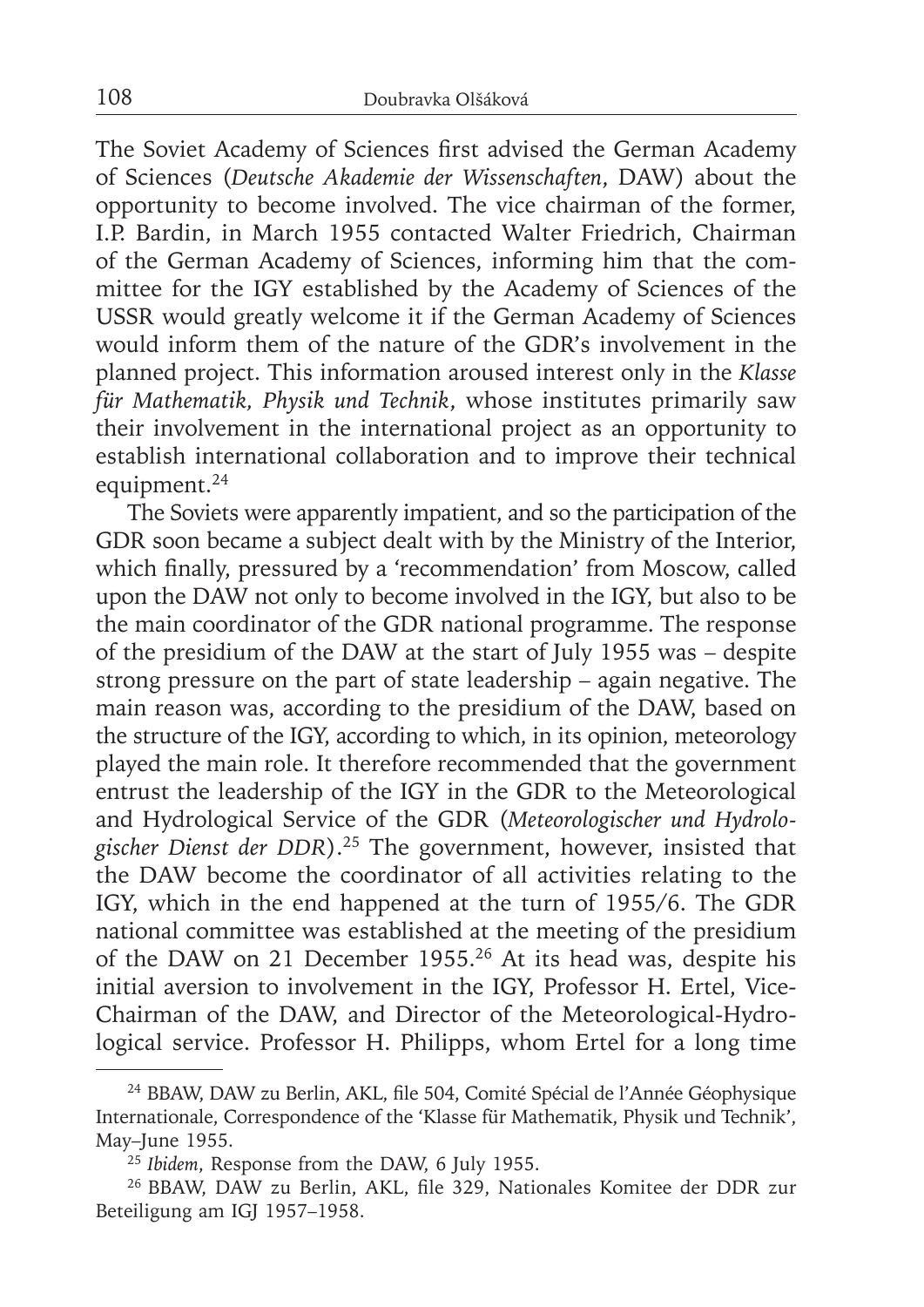– and in vain – recommended for the role of chairman, became the vice chairman.27

Thus in the cases of both the GDR and Czechoslovakia the strength of influence of decisions from Moscow on the formation of individual committees and their structure is apparent. While it would appear that in a natural process only the Meteorological and Hydrological Service of the GDR would have participated in the IGY, stimulating its own research, the development of which it was understandably invested in, Moscow wished for all types of research to be involved. In addition, the chronology indicates that the USSR wished for the IGY national committees of all Eastern Bloc countries to appear in Moscow in the summer of 1956, when a coordination meeting was scheduled.

The case of Poland confirms just how carefully the USSR structured the coordination of all IGY activities in Central Europe. In Poland the activity of the USSR Academy of Sciences and its interest in the coordination of the IGY expressed itself well before the start of the IGY, when a delegation of Soviet scientists under the leadership of academicians Bardin and Topčev arrived, outside of the framework of existing academic exchanges, at the Polish Academy of Sciences (*Polska Akademia Nauk*, PAN) with the goal of establishing a precise Polish research plan.28 In April 1956 for example, another Soviet delegation with Professor J.D. Bulanz (vice-chairman of the Soviet committee for the IGY), Professors N.P. Benkov and P.K. Evseev arrived in Poland with the goal of critically evaluating the standard of equipment of academic institutes. As in the case of Germany, in Poland there was a relative delay in the establishment of a national committee; the academic secretariat of the PAN only established a special committee for the IGY, under the leadership of Paweł Szulkin, in May 1955. The Polish secretariat of the IGY committee officially began to function from 28 April 1956.

 $27$  The following scientists were nominated and confirmed: Prof. G. Fanselau (Dienststellenleiter des Geomagnetischen Instituts und des Observatoriums Potsdam-Niemegk), Prof. C. Hoffmeister (Direktor der Sternwarte Sonneberg), Prof. O. Hachenberg (Direktor des Heinrich-Hertz-Instituts), Dr. E.A. Lauter (Dienststellenleiter des Observatoriums Kühlungsborn), Prof. K. Reicheneder (Kommissarischer Direktor des Geodätischen Instituts Potsdam), Prof. W. Uhink (Geodätisches Institut Potsdam).

<sup>28</sup> Warsaw, Archives of the Polish Academy of Sciences (Archiwum PAN [hereinafter: APAN], Sekretariat Prezesa PAN, file 99/91, Komisja roku geofizycznego.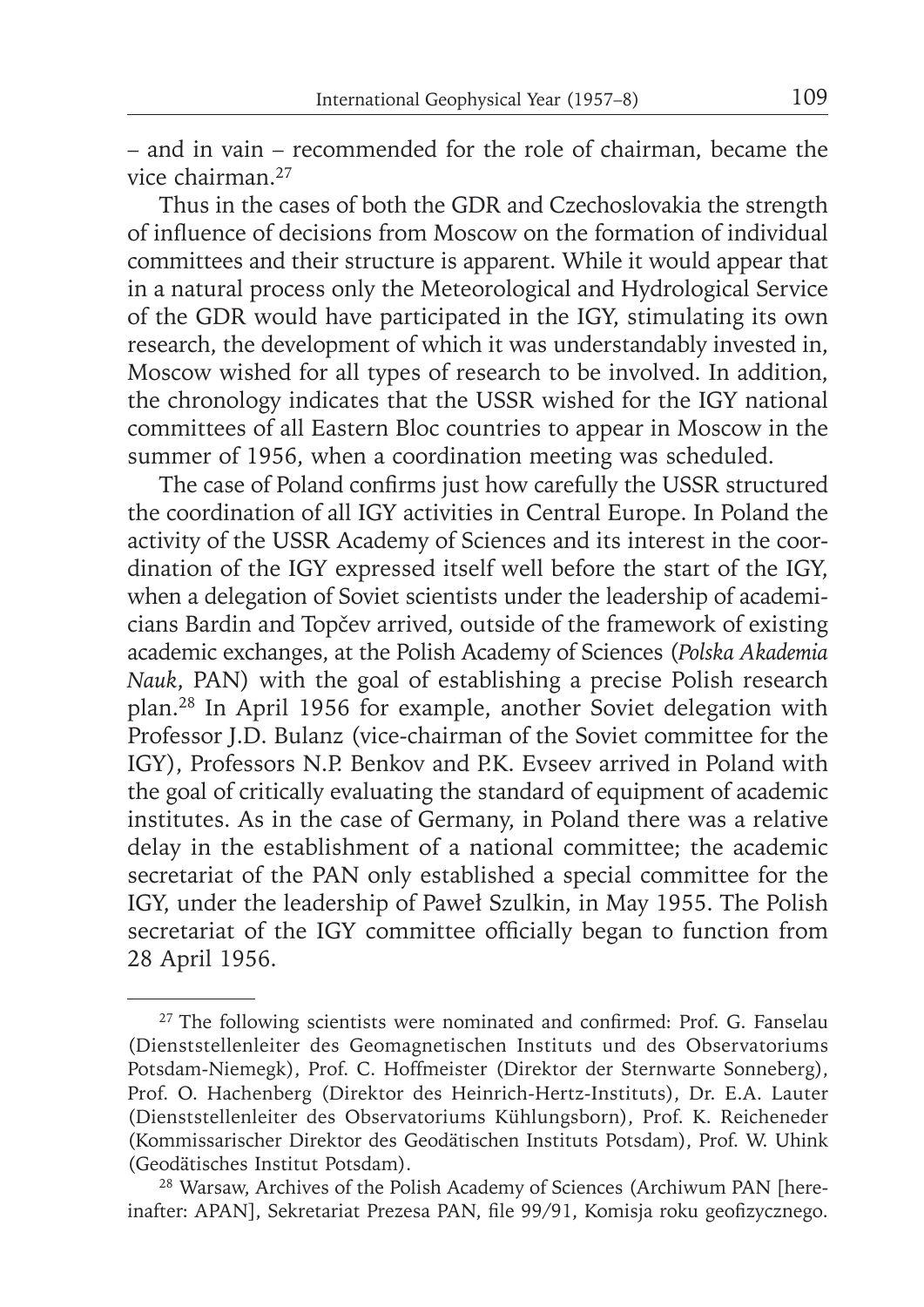Szulkin's selection as chairman of the Polish national committee was somewhat surprising, as he had never paid particular attention to geophysical phenomena. While Paweł Szulkin (1911–87) was one of the best Polish post-war physicists, his main domain was radio engineering. In this field he achieved his greatest discoveries during the Second World War, when he worked in Moscow and specialised mainly in research closely related to military technology. He returned to Poland in 1944 as a major of the 1st Army of the Polish armed forces, with which he entered the liberated Lublin, where the communist government was established. He then became a key figure in the establishment of wireless broadcasting in Poland, and in 1949–51 – Rector of the Polytechnic Institute in Gdańsk. From 1952 he led the department of theoretical electrical engineering in the PAN Institute of Fundamental Technological Research (*Zakład Elektrotechniki Teoretycznej Instytutu Podstawowych Problemów Techniki PAN*). In the mid-1960s Szulkin became the Polish representative of UNESCO in Paris, and he never returned to Poland, as the People's Republic of Poland forbade him from returning in 1968. It was without doubt Szulkin's chairmanship of the committee for the IGY that elevated him to these later higher posts in scientific diplomacy.

Professors T. Olczak and W. Oko**ł**owicz became deputies to Szulkin, and Professor S. Manczarski his secretary. By all indications, Szulkin did not express much interest or own initiatives in the role itself; however in Moscow's view, thanks to his wartime activity in the USSR, he represented the prototype of a reliable scientist.

## V

# PRACTICAL TASKS AND THE LINKING OF CENTRAL EUROPEAN STATES

In hindsight, it is highly problematic to precisely define the role of the national committees and the role played by recommendations from Moscow in the establishment of IGY research plans in individual countries. Reconstruction of the negotiations of the time is unfortunately impossible. We do know, however, that Czechoslovakia was involved mainly in research in the areas of the ionosphere and meteorology, and to a more limited extent also in programs in the field of seismology, which it recommended at the Moscow conference, as well as in the observance of the night sky and solar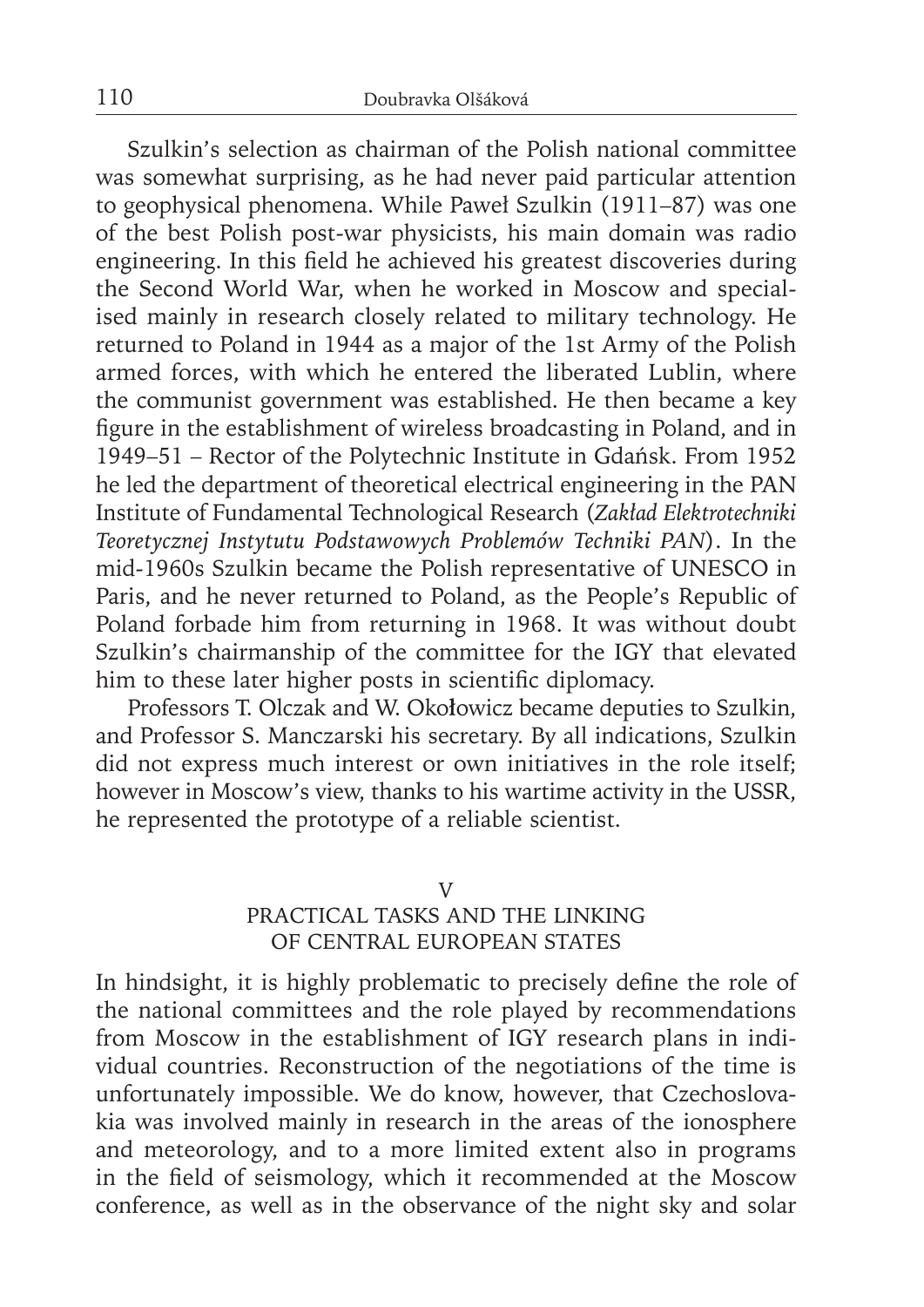radiation.29 The Czechoslovak Centre for World Days and World Intervals was established in Průhonice near Prague and carried the official title of 'IGY Communications and Warning Centre for the Czechoslovak Socialist Republic'. According to the evaluation of the chairman of the first department (world days), Professor Shapley, delivered at the Moscow conference in August 1958, this was the most reliable centre overall. Czechoslovakia enjoyed great success in the field of observing and monitoring meteors, which on the basis of existing research in the Czechoslovak Socialist Republic (Československá socialistická republika, ČSSR) and in the USA was subsequently added to the IGY programme.

This centre shared information with the regional centre in Moscow, which processed the forwarded data and made them accessible within a larger IGY monitoring network, but also made the results of its observations available to other institutions, including Western European ones. This model of international communication through so-called 'warning centres' clearly demonstrates that in Eastern Europe, data sharing was hierarchical. Moscow remained in control of all East European centres, with which it communicated directly. The Western model differed from the Eastern one mainly in the distribution of influence, which was, due to its de-centralisation, fragmented. The activity of the Průhonice centre and a diagram detailing the transmission of information within the IGY clearly illustrate the extent to which East European science was centralised and hierarchical. Nonetheless, this centre was one of the very first institutions behind the Iron Curtain to provide information to a global network.

The GDR also primarily focused on meteorology, which was entirely understandable given the overall aversion within the DAW to involvement in the IGY and the enthusiasm of the Meteorological and Hydrological Service of the GDR. The GDR, like the ČSSR, also focused on the ionosphere and gravimetry.30 After its initial uncertain start, the GDR in the end became involved in many sub-projects. Plans

<sup>29</sup> Cf. Prague, Archives of the Czechoslovak Academy of Science (*Archiv Československé Akademie věd* [hereinafter: ACAS]), fi le: Komise pro Mezinárodní geofyzikální rok 1957–8, unit 2: 'Programme revu et augmenté de la participation tchécoslovaque', June 1956.

<sup>&</sup>lt;sup>30</sup> ACAS, file: Komise pro Mezinárodní geofyzikální rok 1957–1958, unit 2: 'Internationales Geophysikalisches Jahr – Bericht über das Nationale Forschungsprogramm der DDR', 9 Aug. 1956.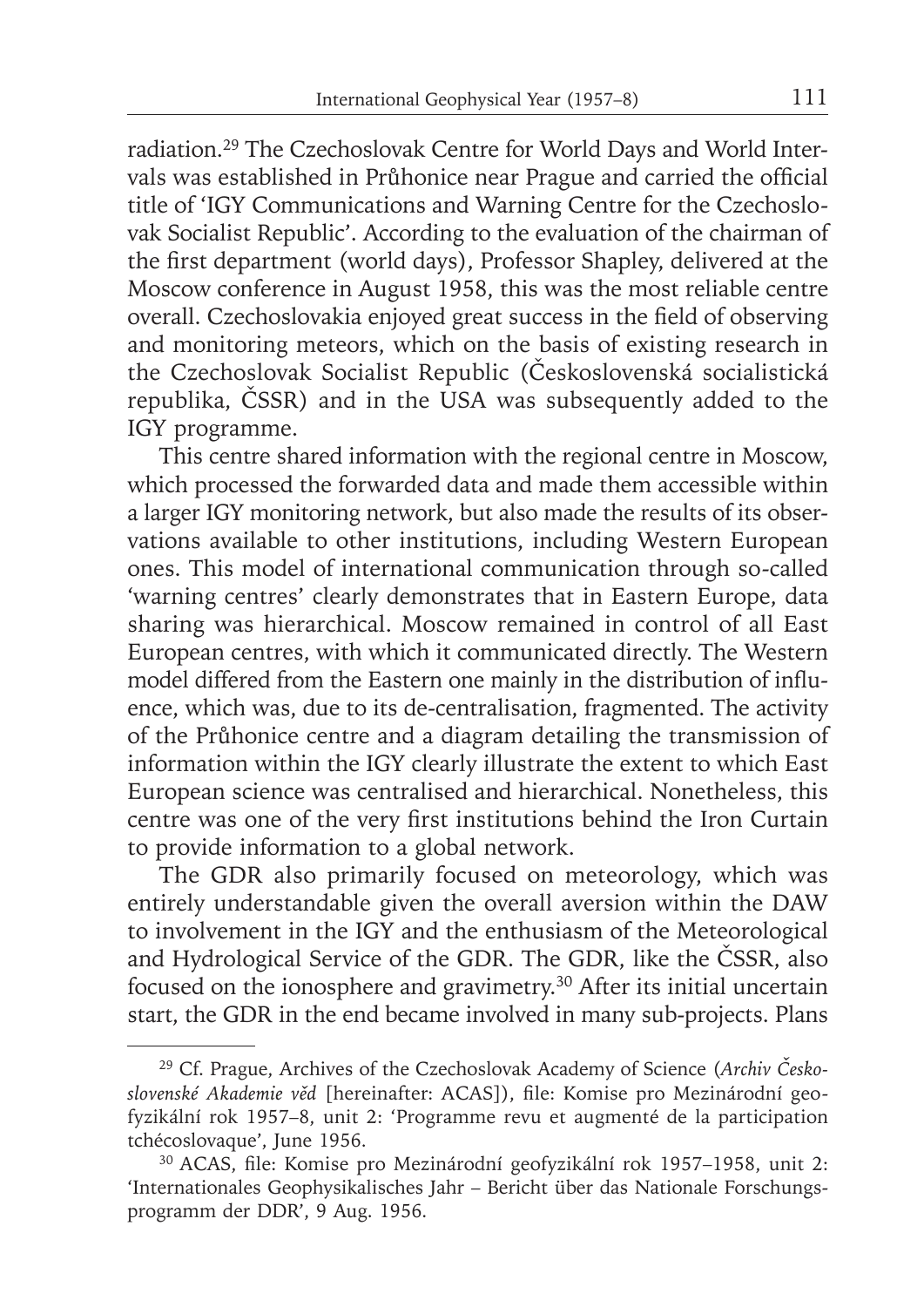

Diagram of international communications with National Warning Centre in Průhonice.<sup>31</sup>

included, for example, an expedition to the northern Atlantic (as part of the Soviet expedition on the cruiser Lomonosov), and cooperation was developed with Finland, Sweden, the USSR, and West Germany in the area of oceanographic measurement in the Baltic Sea, as well as other plans. Denmark and South Africa, which sharply protested the involvement of East Germany at the CSAGI assembly in Barcelona

<sup>31</sup> *International Geophysical Year and Cooperation in Czechoslovakia*, 38.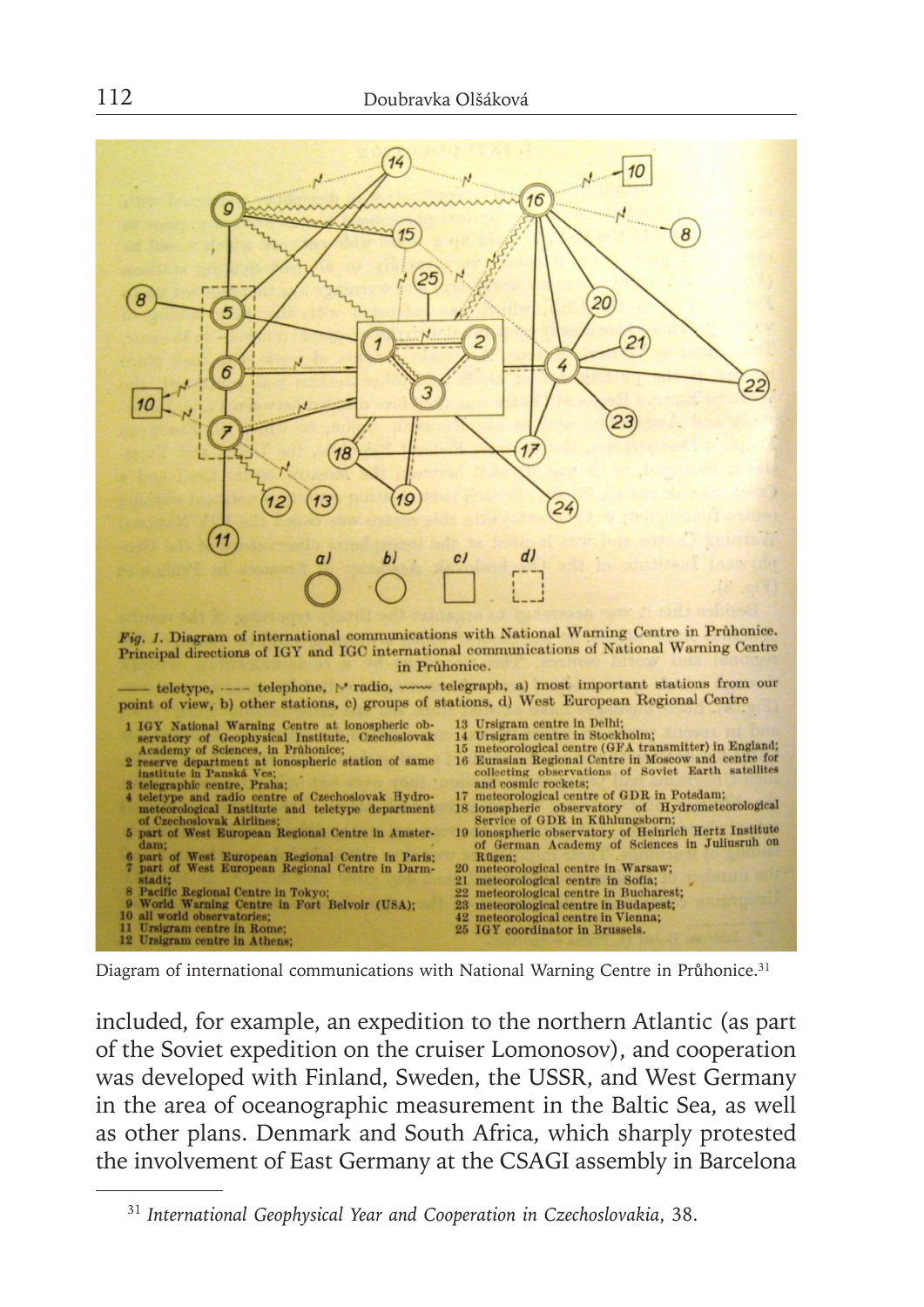in 1956, declared themselves against certain planned activities and the involvement of the GDR in wider international collaboration, including for example the planned scientific expedition to Greenland.

Another significant stimulus for the strengthening of collaboration between the socialist countries was the oceanographic conference, initiated, organized, and supported by the Baltic states, which took place in Helsinki in 1957. Following this conference, a strengthening of collaboration and collective measurement between the GDR and Poland took place in the western and central regions of the Baltic Sea, which was focused on, i.a., the presence of radioactive elements in seawater.<sup>32</sup>

Poland focused primarily on seismology, as it was, like the ČSSR, invited to do so by Moscow, as well as on gravimetry, and it also became extensively involved in oceanographic research.<sup>33</sup> The Cracow PAN group, led by J. Massalski, also worked very closely with the ČSAV on research into the variation of intensity of cosmic radiation. This collaboration between smaller regional groups was negotiated between the ČSSR and Polish People's Republic (*Polska Rzeczpospolita Ludowa*, PRL), and its realisation took place in May 1957 in Prague primarily because the USSR had sent Czechoslovakia an important ionisation chamber, which was located in the High Tatras on the Czechoslovak-Polish border.34

The PAN was the most active in international collaboration and the interconnection of its own research with that of other groups. Thanks to the PAN, for example, the activities of the IGY expanded outside the region of European socialist countries as far as Asia, where in the People's Democratic Republic of Vietnam (PDRV) two joint Polish–Vietnamese observatories were established in Phu-Lien and Cha-Pa, operated by both Polish and Vietnamese scientists.<sup>35</sup> Similarly to European states, the involvement in the IGY by the

<sup>&</sup>lt;sup>32</sup> ACAS, file: Komise pro Mezinárodní geofyzikální rok 1957–1958, unit 4: 'Resolutionen der III. Tagung der Vertreter der Länder der europäisch-asiatischen Region', 9–10.

<sup>&</sup>lt;sup>33</sup> ACAS, file: Komise pro Mezinárodní geofyzikální rok 1957–1958, unit 2: 'Comité National Polonais pour l'Année Géophysique Internationale'.

<sup>&</sup>lt;sup>34</sup> ACAS, file: Komise pro Mezinárodní geofyzikální rok, unit 1: Working meeting of the representatives of the Cracow and the Czechoslovak cosmic rays groups, Prague, 24 May 1957.

 $35$  The government of the Vietnamese Democratic Republic consented to a Polish exploratory expedition on 4 June 1956. Cf. Stefan Z. Różycki, 'Udział Polski w pracach Międzynarodowego Roku Geofizycznego', *Nauka Polska*, v, 1 (1957), 75.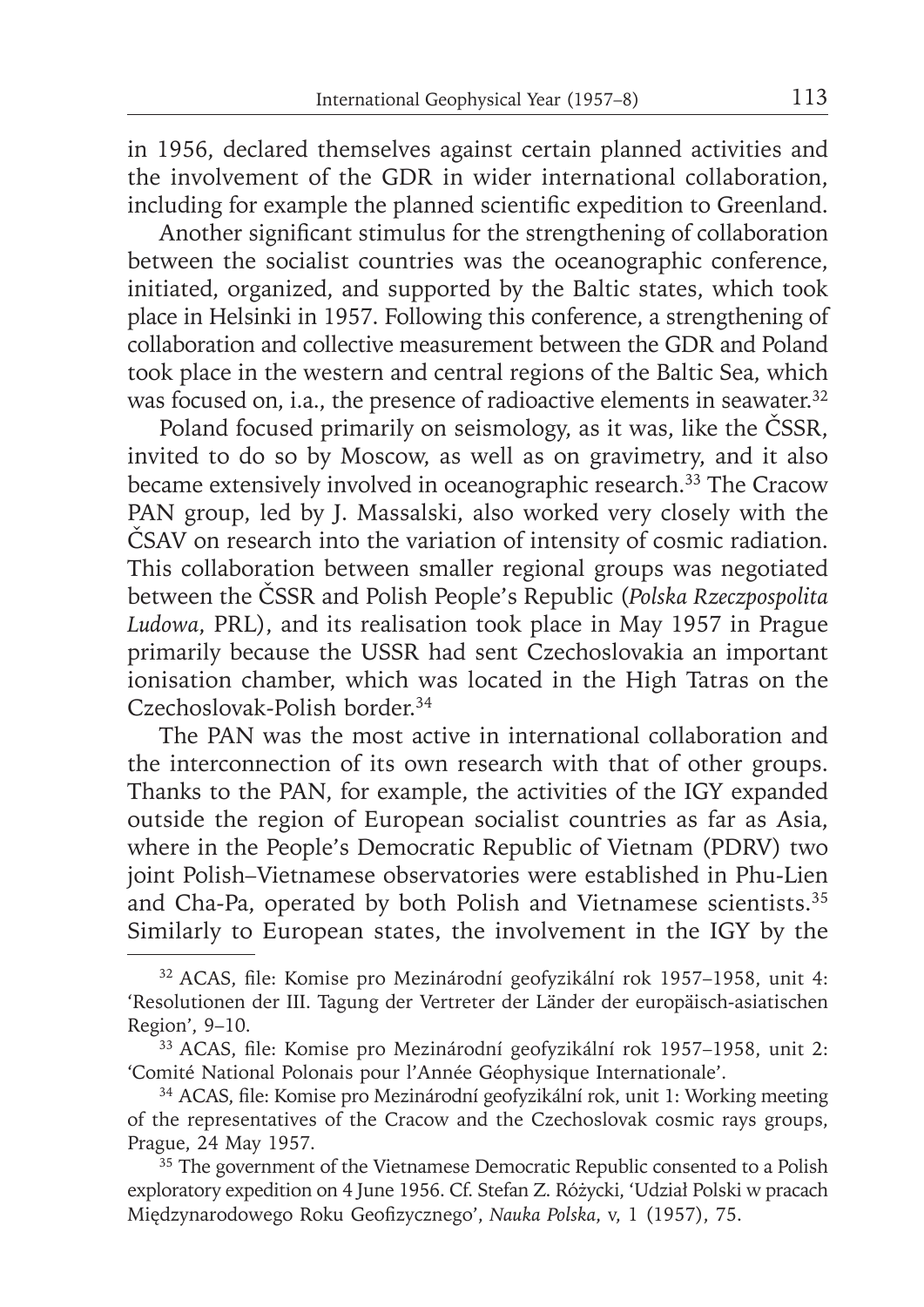Vietnamese scientific community meant a significant modernisation of their existing equipment, to which the PDRV government also contributed a relatively significant amount of funding. Beginning on 17 August 1957 (in Phu-Lien) and 1 September 1957 (in Cha-Pa), measurements took place in Vietnam under the supervision of Polish scholars in two areas: meteorology and earth geomagnetism.<sup>36</sup>

Apart from equatorial regions, the PAN was also active in the Arctic. As part of its research into the Svalbard islands, Poland managed to continue research carried out there by a Polish expedition in 1934. The Polish government gained the approval of the Norwegian government in June 1956 to organise this scientific expedition. In the southern part of Svalbard, the Polish expedition, during its analysis of the Werenskiöld glacier, discovered its rapid thawing, amounting to an average of 2 metres in thickness yearly, or a total of 75 metres since its measurement in 1920. Dr. K. Birkenmajer achieved great success in the summer of 1957 when he managed to record the fauna and flora of southern Svalbard.<sup>37</sup> Also, one of the most significant bases of the entire Eastern Bloc was established in Svalbard thanks to the PAN. It was a "scientific laboratory, which simultaneously became a cultural 'Polish House' in the Arctic".38

In this regard it should be added that both establishments, i.e. the Vietnamese and Svalbard stations, represented very economicallydemanding enterprises, which significantly increased the expenses of the Polish national committee. The purchase of specialised instruments alone amounted in 1957 to more than 850,000 roubles.39 The total expenses of the Svalbard expedition in 1957 are estimated to have totalled 6.5 million złoty.<sup>40</sup> In 1958 PAN's total foreign currency schedule of expenses was 830,000 roubles, while the IGY budget contributed 300,000 roubles, i.e. 36 per cent.<sup>41</sup>

<sup>&</sup>lt;sup>36</sup> APAN, file Sekretariat Prezesa PAN, arch. unit 99/123, 'Sprawozdanie z przebiegu prac Międzynarodowego roku geofizycznego' (from 1 July 1957 to 31 March 1958).

<sup>&</sup>lt;sup>37</sup> ACAS, file: Komise pro Mezinárodní geofyzikální rok, unit 4: Fifth CSAGI meeting, Moscow, 1958, Doc. nos. 133–4.

<sup>&</sup>lt;sup>38</sup> APAN, file: Sekretariat Prezesa PAN II-70, arch. unit 112/5, 'II-gie Sympozjum naukowe polskich wypraw na Spitsbergen 1957–8', 1959, IV.

<sup>39</sup> Różycki, 'Udział Polski', 65, 67.

<sup>40</sup>*Ibidem*, 73.

<sup>&</sup>lt;sup>41</sup> APAN, file: Biuro Prezydialne PAN, II-2/1, arch. unit 128, Note (s.d.).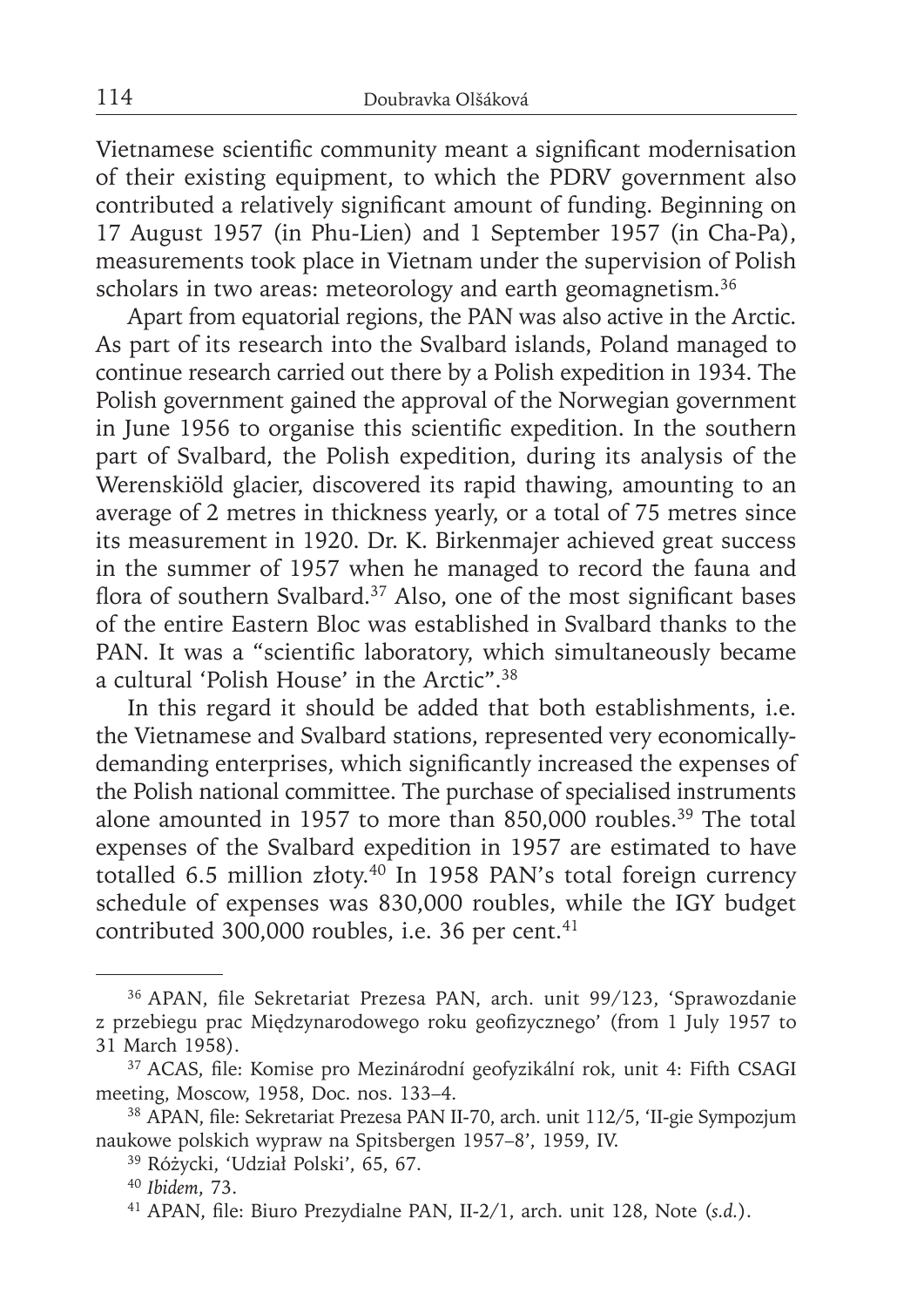Poland's internationally-focused scientific IGY agenda greatly supplemented Soviet plans for scientific research in areas outside the European continent. The leadership role and dominance of the USSR was particularly evident in these areas, as for example in the field of polar research in Antarctica, where the socialist states were in fact completely dependent upon the USSR. Within the geomagnetism field of research, for example, the USSR had 20 magnetic stations on its own territory in 1955, with 3 additional stations being commissioned within the USSR at the start of the IGY (in Tomsk, Ashkhabad, and Cape Schmidt), and another 3 in Antarctica, where they were used by all the States of the Eastern Bloc. Additional 2 were established in the Arctic in the Central Polar Basic region (iceflow stations), with more being planned in the equatorial region. A network of 200 meteorological stations was involved in polar radiation research, and ionosphere research took place at 17 observatories in the USSR and at the Antarctic *Mirnyj* station. On 3 August 1960 the *Mirnyj* station was destroyed by a hurricane in which all the scientists, who continued their measurements there after the end of the IGY, died tragically.

The hierarchical structure of the organisation of the IGY in the regions of Central Eastern Europe is characteristic, both in terms of its history and the extent of involvement of individual Soviet satellites in the course of the IGY, as well as the fact that these states had access to fields of strategic research solely through the USSR. Thanks to the regional organisation of the national research groups, the USSR managed to maintain control over data and information, which were transferred further within specialised monitoring networks. In this aspect of its operation, the IGY thus did not manage to transcend the division between the two blocs and their strategic interests, as defined by the dynamic of the Cold War. On a more general level, however, the IGY helped to bring to the fore possibly the most important aspect of future research in the second half of the twentieth century: data and information sharing. At the same time, the restart of scientific cooperation led to, among other things, making science a target of secret services' operations, and intelligence gathering became an unintended part of most large-scale global projects.<sup>42</sup>

<sup>42</sup> Cf. Krige and Barth (eds.), *Global Power Knowledge*; John Krige, *American Hegemony and the Postwar Reconstruction of Science in Europe* (Cambridge, 2006).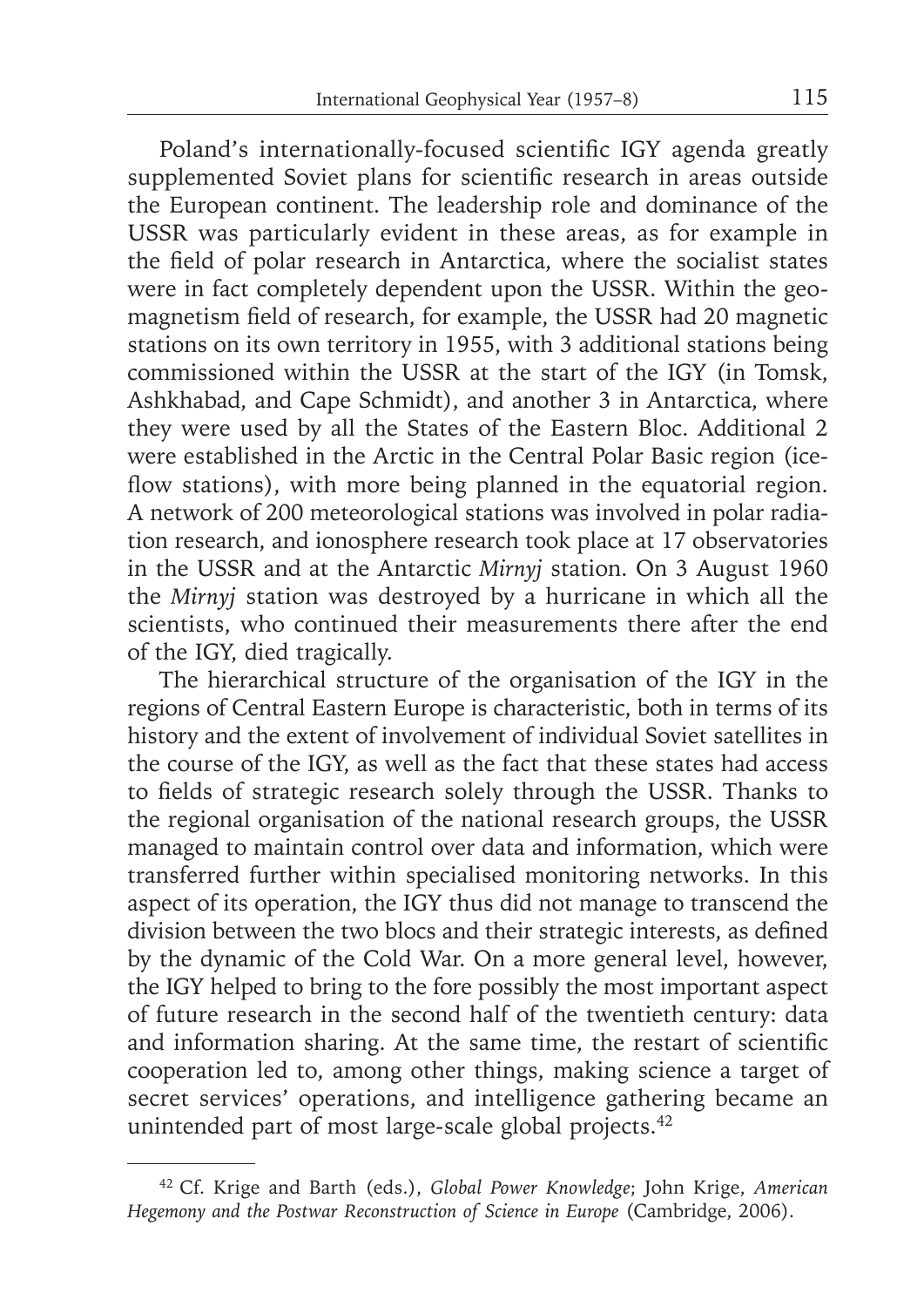#### VI

# THE VIEW FROM THE BOTTOM OF THE POWER PYRAMID

Evaluation of the IGY remains highly problematic to this day. Political power on both sides of the Iron Curtain was invested in the realisation of the IGY for many different reasons, with scientific, political, and ideological reasons playing an equal role in many respects. The communists expected that the realisation of the IGY would involve them in mastering all the opportunities of contemporary technology, with rocketry measurements several kilometres above the earth, measurements from artificial satellites, radiometric monitoring of air and ocean currents and research into manmade earthquakes, including from atomic bombs, being specifically mentioned in official political documents.<sup>43</sup> Modernisation became another key word: involvement in the IGY would allow for the modernisation of existing equipment, while in many cases the very nature of the IGY made it possible to align this modern equipment with world standards and also permit, for example, the synchronisation of instruments.

The Czechoslovak regime also aimed at extending its relatively limited existing scientific contacts, and expected significant strengthening of scientific relationships with other communist states as a result of its participation as part of the Euro-Asian regional group. It is not surprising that documents from this time promise that this collaboration will "balance the sometimes one-sided orientation of individuals towards the West."44

The IGY probably did not contribute to the reconciliation of various scientific schools, as evidenced by the "nocturnal cloud luminescence" section, where throughout the entire IGY two schools – the Western and the so-called 'Soviet' school – clashed. While western theories assumed that the "dispersion of light is due to dust particles, which enter earth's atmosphere from outer space", the Soviet section supported the "physically more logical and supported belief that dispersion is caused by products of condensation, which can take place in certain levels of the upper part of the stratosphere".45 Current research leans towards an interpretation close to that of the 'Soviet school', however

<sup>43</sup> NA, CC CPC, Politburo 1954–1962, file 135, arch. unit 177, point 12, 4.

<sup>44</sup>*Ibidem*, 7.

<sup>&</sup>lt;sup>45</sup> ACAS, file: Komise pro Mezinárodní geofyzikální rok, unit 4: O. Kostka, 'Zpráva o účasti na 5. zasedání CSAGI v Moskvě', 29 July – 12 Aug. 1958, 28.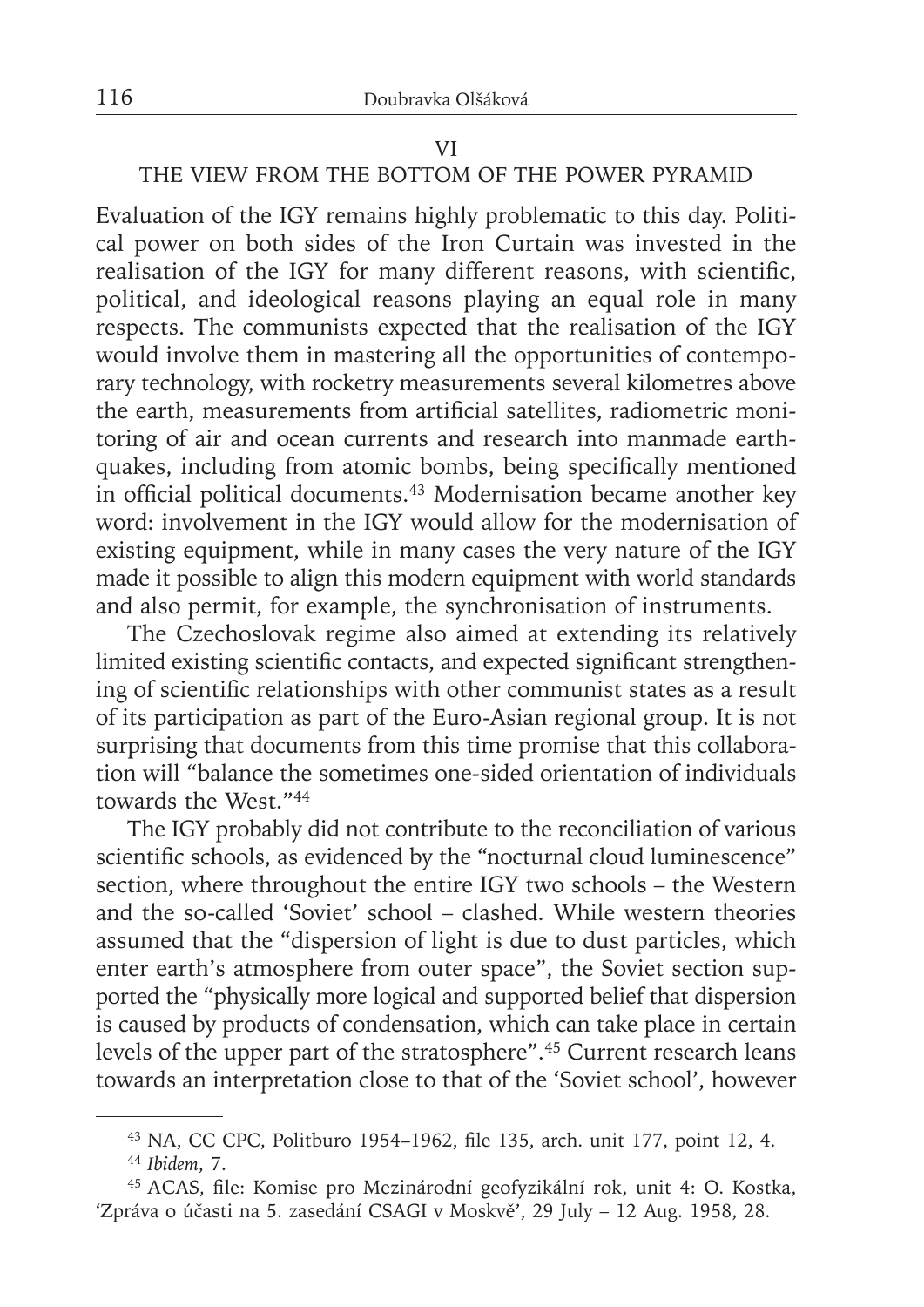certain aspects of this phenomenon have not yet been satisfactorily explained even to this day.<sup>46</sup>

The main contribution of the IGY hence lies elsewhere: after the brutal Stalinist period, which overlapped with the schedule of preparations for the IGY from 1953 to 1956, the opportunity first arose in Central and Eastern Europe in 1957 to establish and shape an independent national scientific community - one which was not completely dependent on the USSR but instead managed to cooperate with all the states of the Eastern Bloc, and even with states on the other side of the Iron Curtain. The denunciation of the cult of personality at the 20th Congress of the Communist Party of the Soviet Union in February 1956 had a beneficial impact on the course of the entire IGY, the main activities of which took place in 1957–8, with a later extension to 1959.

In many aspects the IGY stimulated the scientific potential of Central European countries, and to a great extent contributed to disrupting the existing Stalinist model of managing science. This modification was indeed required by the very nature of the IGY. For many workplaces in Central Europe, participation in this programme was also a matter of prestige, which was expressed materially in improvements to the instruments with which individual workplaces were equipped, improvements which undoubtedly would not have happened without the IGY. As aptly observed by Roger Revelle,  $47$  very often this modernisation of existing instruments took place on the principle of 'keeping up with the Joneses'.

Yet despite the relative successes that the IGY achieved, great caution is required in discussing the cooperation of the Eastern Bloc with the western world. Due to the geopolitical demarcation of measurement regions, the Eastern Bloc unfortunately remained completely under the dominance of the USSR, which managed to promote its political and ideological goals at the expense of the other Eastern Bloc states ruthlessly and without consideration of the long-term consequences. In the discussion of the possibility of extending the IGY, Professor Van Mieghem, who opposed the division of labour

<sup>46</sup> Special thanks to Alena Hadravová and Petr Hadrava, as well as to Marek Vandas from Astrological Institute of the Academy of Sciences of the Czech Republic.

<sup>47</sup> Revelle, 'Some recent lessons', 16.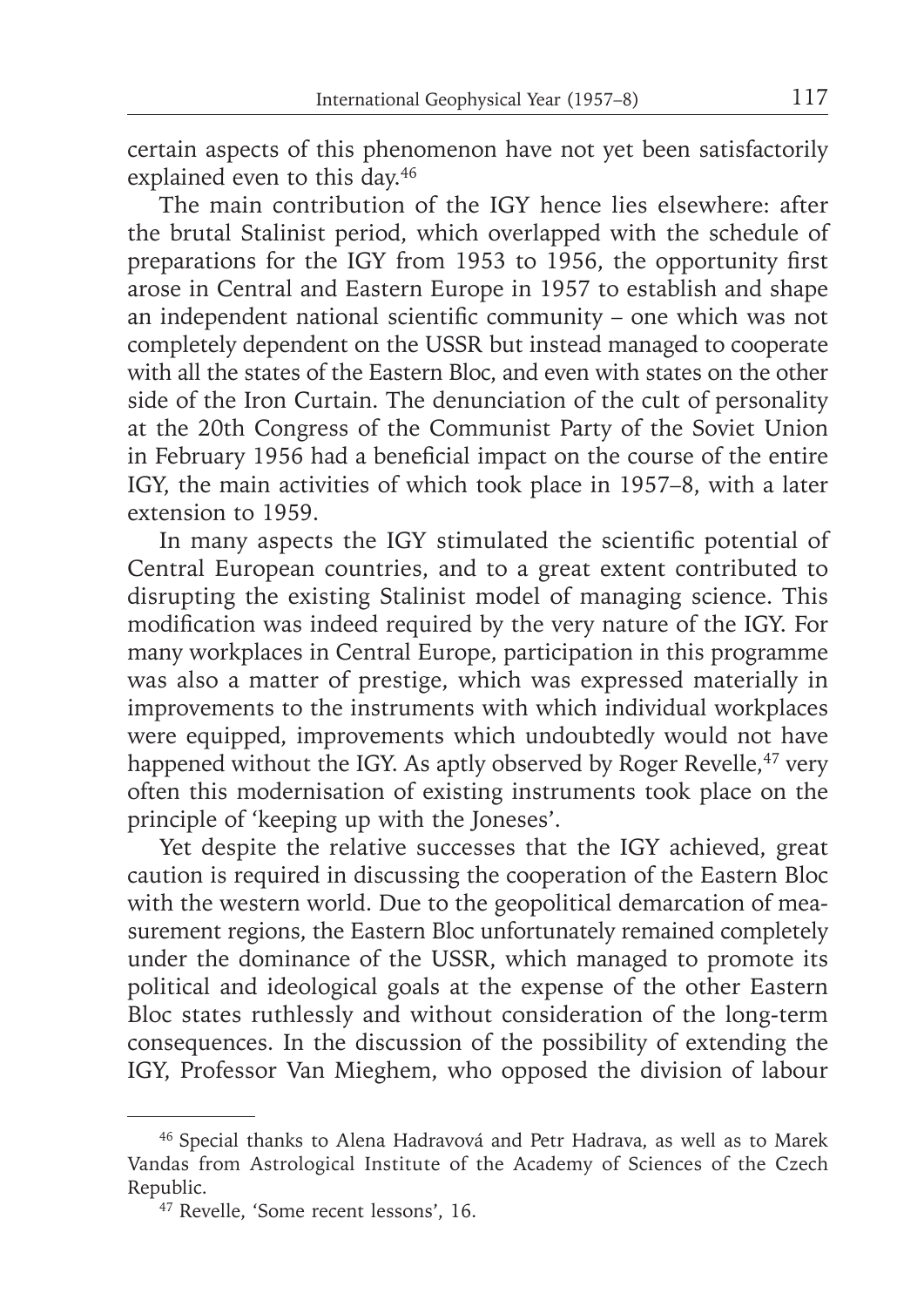in research, indirectly warned of the danger of increasing hierarchy within the research. On one hand, the geopolitical definition of the Euro-Asian bloc in a way respected the bipolar policy of the Cold War, thus also copying the original Sovietisation model of the scientific landscape in Central and Eastern Europe. Yet on the other hand, the global aspects of this project disrupted this scheme because the Moscow centre was no longer able to exert control over all the data and information. Nevertheless, despite opposition from, among others, Belgium and the USA, the Soviet Union – and with it the people's democracies – proposed a draft resolution to extend the IGY in August 1958 at the CSAGI conference in Moscow. Loss of control within one's own bloc was thus, as in game theory, compensated for by gaining access to data produced outside one's bloc.

The effective dominance of the USSR was clearly obvious to all non-socialist countries. As Roger Revelle declared: "At least in certain fields, the scientific representatives of some countries at the international planning conferences had no real authority to agree to any modifications of their national programmes."<sup>48</sup> This observation, made at the time, counters the contemporary tendency to view the IGY exclusively in the idealistic spirit of cooperation across the Iron Curtain. The cases of Czechoslovakia, the GDR, and Poland demonstrate that those scientists who reached and headed the national committees were primarily scientists whose loyalty to Moscow was unquestionable, rather than world-recognised specialists in their fields.

There were also further reasons for caution in making an assessment: apart from sovereign control of strategic research fields both in terms of research topics (rockets, geomagnetism of the Earth) as well as geographical coverage (the Artic, the Antarctic, and the Equator),  $49$ the exchange of information became central to understanding the significance and role of the IGY during the Cold War. The Soviet Union was very well aware of the possibilities of controlling information, and promoted its interests both at the international and local levels, despite the fact that from the very beginning of the IGY everything was planned and mechanisms put in place that were intended to limit the obstruction of the exchange of information. For this reason, the

<sup>48</sup>*Ibidem*.

<sup>49</sup> One of important outcomes of the IGY is, e.g., the Antarctic Treaty System (1959/61).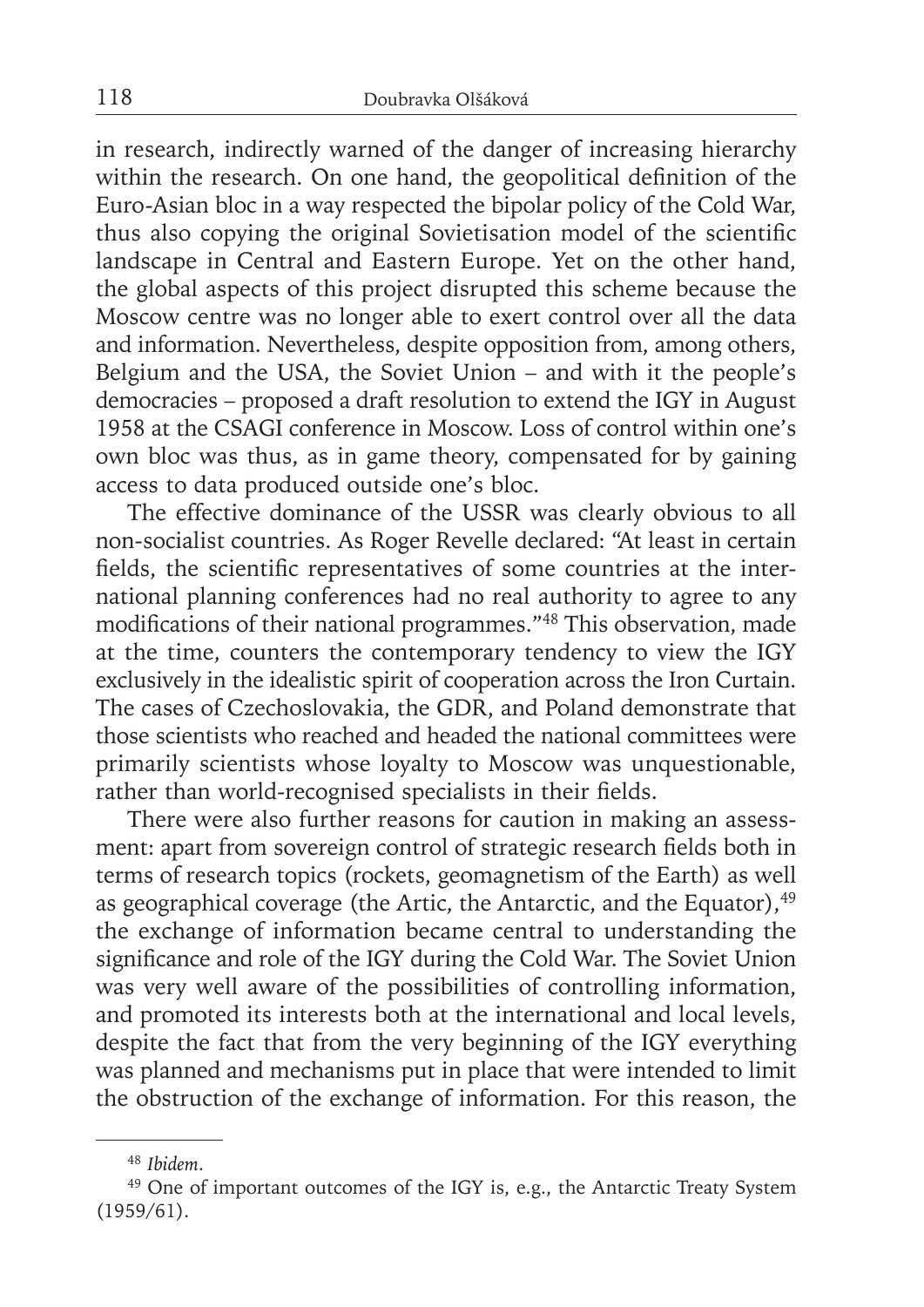CSAGI established a publication commission early on in the IGY, with representatives from France, Great Britain, Belgium, the USSR and the USA. 'Collection Centres' – where results were archived and, on request, copied and delivered – were created for the purposes of sharing information. In the USSR, this centre was located in Novosibirsk and construction of the new building was completed in 1957.50 It was a natural assumption on the part of participating states that two archives with measurement results would be established in the world, with one of these being located in the USSR.<sup>51</sup> At the same time, even the IGY preparatory committee, in its resolution before the commencement of the IGY, proclaimed that the world centres – A (Washington), B (Geneva), and C (Moscow) – would not compete over who would publish results first. The Soviet delegation was sharply reminded of this in August 1958 at the CSAGI conference in Moscow, where it criticised the late publication of radiation reports in which the USSR was immensely interested.<sup>52</sup> However, current research is starting to reveal that delays in the publication of results, or even withholding measurement results from partners on the other side of the Iron Curtain, was no exception and was part of the game on both sides.

The situation at lower levels, e.g. within the framework of the Euro-Asian region, which was managed by Moscow, was, however, critical. The exchange of information here was completely under the control of the USSR, and this continued to be so even after 1958. In 1959, for example, as part of the extension of the IGY as *International Geophysical Cooperation 1959* there was no reciprocal exchange of information between individual countries directly, but again only in a bilateral mode with the USSR. Information was hence exchanged between: USSR – ČSSR; USSR – Bulgaria; USSR – Yugoslavia; USSR – Romania; and USSR – Hungary. The only exception was the cooperation between the GDR and Bulgaria, which defied this model.<sup>53</sup>

<sup>50</sup> Paul Josephson, *New Atlantis Revisited. Akademgorodok, the Siberian city of science* (Princeton, NJ, 1997); Aleksandr B. Bezborodov, *Vlast' i naučno-techničeskaja politika v SSSR serediny 50-x – serediny 70-x godov* (Moskva, 1997).

<sup>&</sup>lt;sup>51</sup> ACAS, file: Komise pro Mezinárodní geofyzikální rok, unit 2: 'Conférence regionale de l'Est de l'Europe du CSAGI, Moscou', 20–25 Aug. 1956, 23.

<sup>&</sup>lt;sup>52</sup> ACAS, file: Komise pro Mezinárodní geofyzikální rok, unit 4: O. Kostka, 'Zpráva o účasti na 5. zasedání CSAGI v Moskvě', 29 July – 12 Aug. 1958, 13–4.

<sup>53</sup> ACAS, file: Komise pro Mezinárodní geofyzikální rok, unit 4: 'Resolutionen der III. Tagung der Vertreter der Länder der europäisch-asiatischen Region', 13.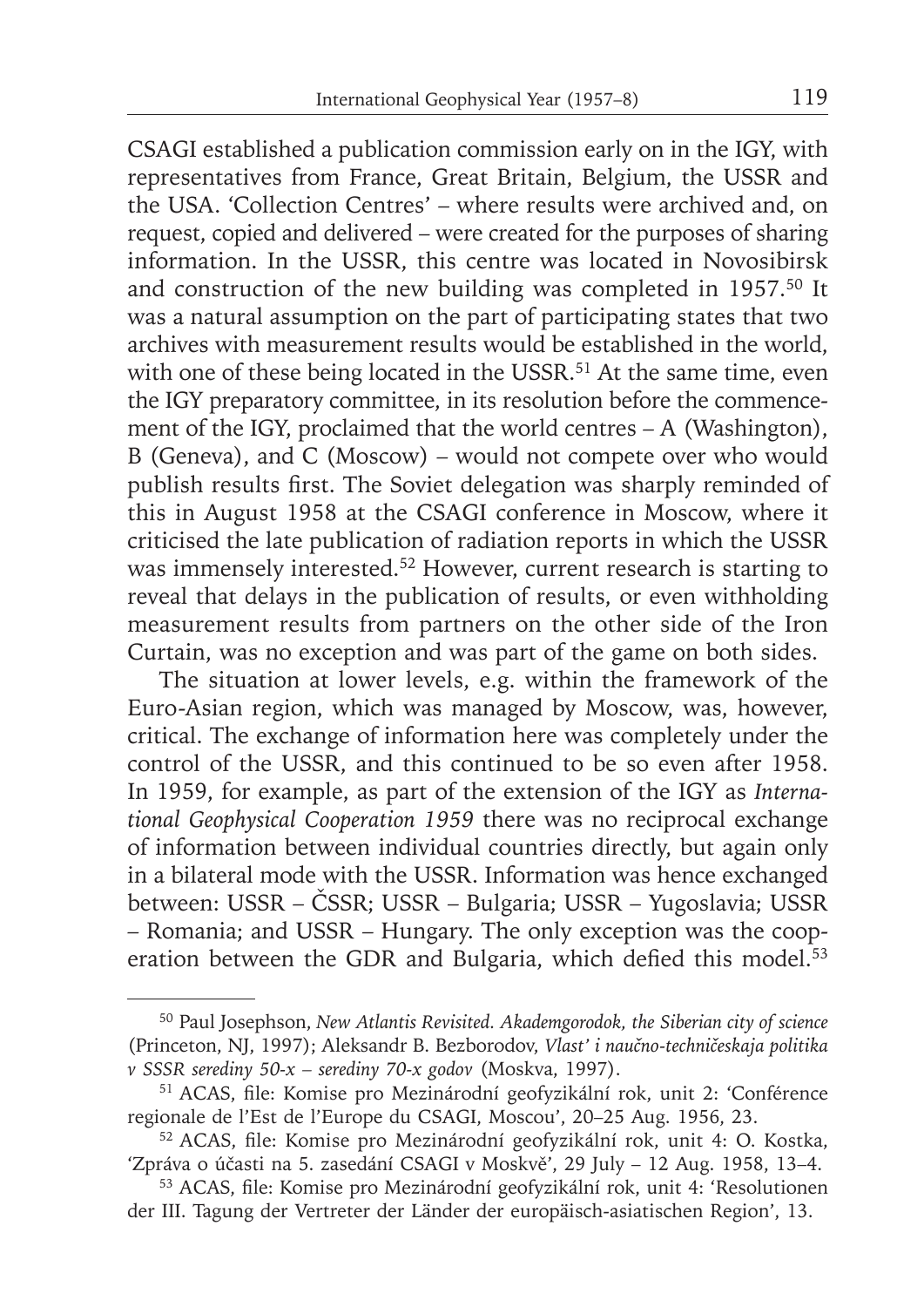### VII **CONCLUSIONS**

The actual progress of the IGY global programme shows that even after 1955, the re-establishment of cooperation between the East and the West was running into obstacles dictated by the position of the two superpowers within the (geo)politics of their blocs. The enforced or directly-coordinated collaboration of the individual states within the Eastern Bloc was fully in line with the concept of 'restricted internationalism' which characterised the beginning of de-Stalinisation. On the other hand, despite the risk of losing control over its bloc, the relaxation of restrictions on cooperation brought sufficient compensation to the USSR, in the form of access to and acquisition of new information that it eventually decided to take part in all other global programmes.

At the same time, even despite the unambiguous contribution of a new geopolitical conception of international scientific cooperation across unfriendly blocs, due to the geopolitical division of IGY activity into individual regions, Moscow in fact retained the status of a hegemon. The contrast between the perception of the significance of the IGY in the USSR and in the Central European states is well demonstrated by a comparison of the official report of the secretary of the Soviet national committee, Valerie Troickaja, with the letter of gratitude written by the East German secretary of the national committee of the IGY in the GDR to L. Berkner. While according to the Soviet committee the IGY was a 'symphony of science', the view from the bottom of the power pyramid sounds more realistic and points out the distinct contours of the IGY. Thus while the whole world sang the praises of the model of international cooperation, Professor Philips, in his letter, did not hesitate to label the IGY as what it actually was from the point of view of the Eastern Bloc – a competition between two antagonistic blocs: "The Olympic Fire of this Olympiad of Science, which for eighteen months will not die out, inflamed in the hearts of those devoted and engaged to that magnificent work ..."<sup>54</sup> Unlike a symphony, the Olympics have their victors and losers.

<sup>&</sup>lt;sup>54</sup> BBAW, DAW zu Berlin, AKL file, unit 504: Philipps, the GDR secretary of the IGY, in his letter to L.V. Berkner (26 June 1957): "The Olympic Fire of this Olympiad of Science, which for eighteen months will not die out, inflamed in the hearts of those devoted and engaged to the magnificent work, be the symbol for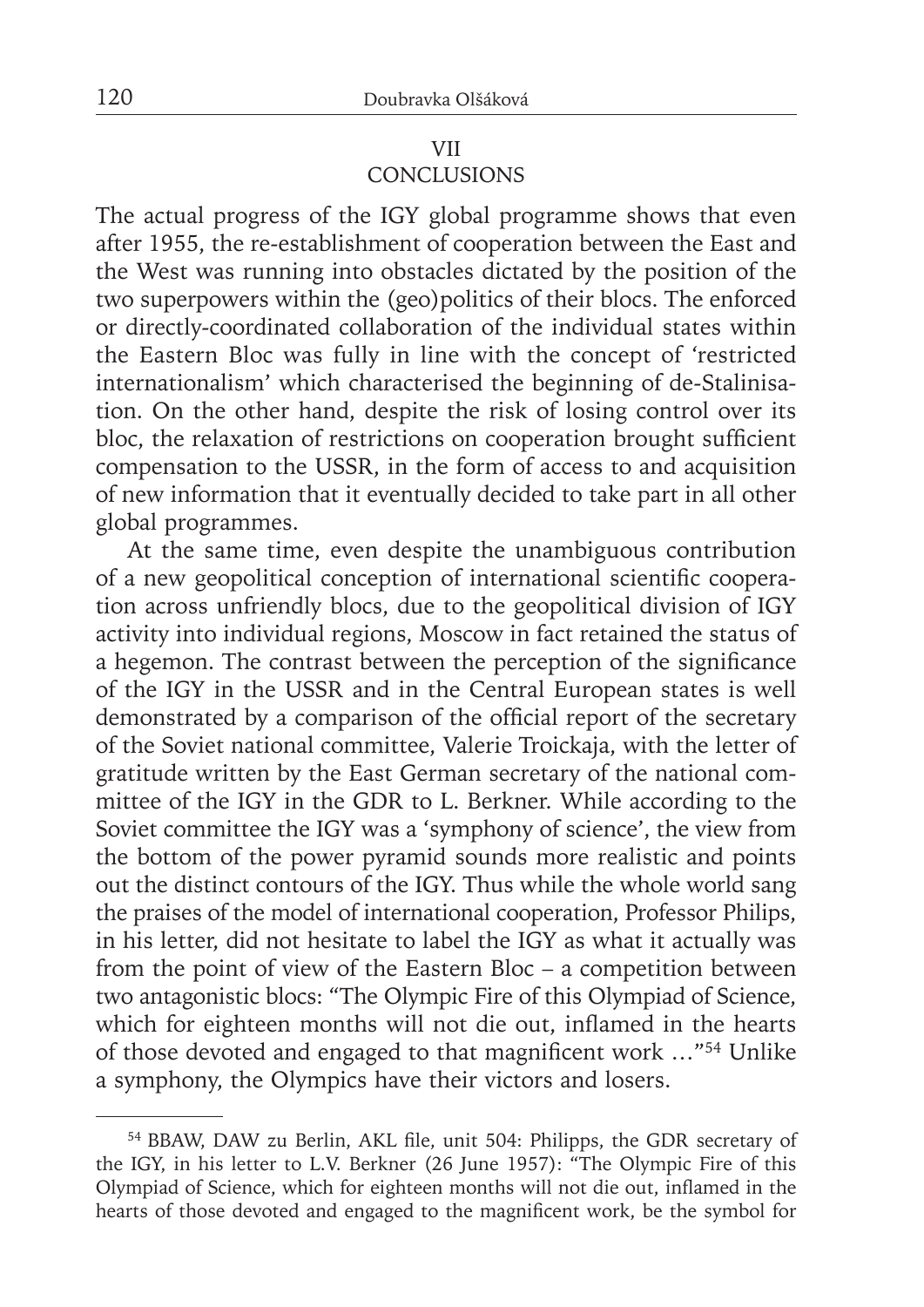### SELECTED BIBLIOGRAPHY

- Bezborodov Aleksandr B., *Vlast' i naučno-techničeskaja politika v SSSR serediny 50-x – serediny 70-x godov* (Moskva, 1997).
- Birke Ernst, Neumann Rudolf, and Lemberg Eugen (eds.), *Die Sowjetisierung Ost- -Mitteleuropas: Untersuchungen zu ihrem Ablauf in den einzelnen Ländern*, i (Frankfurt am Main, 1959).
- Chapman Sydney, *IGY: Year of Discovery* (Ann Arbor, 1959).
- Connelly John, *Captive University: the Sovietization of East Germany, Czech, and Polish Higher Education, 1945–1956* (Chapel Hill, 2000).
- Doel Ronald E., 'Constituting the Postwar Earth Sciences: The Military's Influence on the Environmental Sciences in the USA after 1945', *Social Studies of Science*, xxxiii, 5 (2003), 635–66.
- Gestwa Klaus, 'Polarisierung der Sowjetgeschichte. Die Antarktis im Kalten Krieg', *Osteuropa*, lxi, 2–3 (2011), 271–89.
- Greiner Bernd (ed.), *Macht und Geist im Kalten Krieg* (Hamburg, 2011)
- Hamblin Jacob D., *Oceanographers and the Cold War. Disciples of marine science* (Seattle, 2005).
- *International Geophysical Year and Cooperation in Czechoslovakia 1957–1959* (Praha, 1960).
- Josephson Paul, *New Atlantis Revisited. Akademgorodok, the Siberian city of science* (Princeton, NJ, 1997).
- Krige John and Barth Kai-Henrik (eds.), *Global Power Knowledge: Science and Technology in International Affairs* (Washington, 2006).
- Krige John, *American Hegemony and the Postwar Reconstruction of Science in Europe* (Cambridge, 2006).
- Lanuius Roger D. *et al.* (eds.), *Globalizing Polar Science. Reconsidering the International Polar and Geophysical Years* (New York, 2010).
- Mikulinskij Semen R. and Richta Radovan (eds.), *Socialism and Science*, (Prague, 1983).
- Miller Robert F. and Fehér Ferenc (eds.), *Krushchev and the communist world* (London, 1984).
- Needell Allan A., *Science, Cold War and the American State. Lloyd V. Berkner and the Balance of Professional Ideals* (Amsterdam, 2000).
- Niederhut Jens, *Wissenschaftsaustausch im Kalten Krieg: die ostdeutschen Naturwissenschaftler und der Westen* (Köln, 2007).
- Pollock Ethan, *Stalin and the Soviet Science Wars* (Oxford, 2006).
- Richta Radovan, *Civilization at the crossroad: social and human implications of the scientifi c and technological revolution*, 3rd expanded edn. (White Plains, NY, 1969).

the spirit of human concord, for growing reason and for the sense of the greatness of responsibility born by each of us, which no one may be released from, and which, finally, demands utilization of the forces of nature to the benefit of mankind rather than to its destruction."